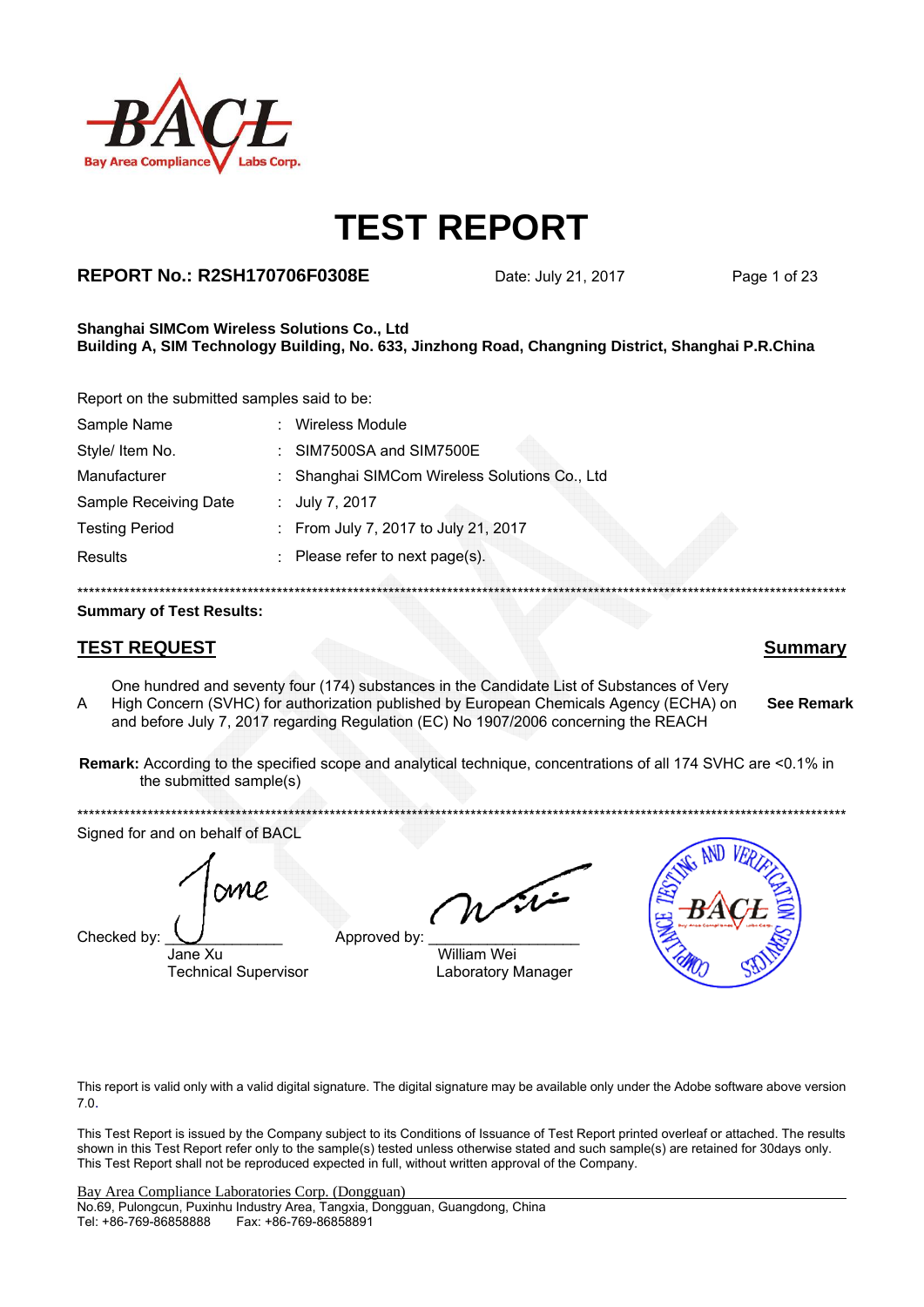

### **REPORT No.: R2SH170706F0308E** Date: July 21, 2017 Page 2 of 23

### **Results:**

Tested part(s): The tested parts of submitted sample are as following:

| <b>Item</b>                         | No. | <b>Test Part(s)</b>                                         |
|-------------------------------------|-----|-------------------------------------------------------------|
| (1) Nonmetal (SIM7500SA)            |     | White/brown adhesive plastic with black/red printing(label) |
| $(2)$ <sup>#</sup> Metal(SIM7500SA) |     | Silvery metal(shield)                                       |
|                                     | 2   | Silvery metal(frame)                                        |
| (3) PCB(SIM7500SA)                  |     | Green PCB with EC and solder                                |
| (4) Nonmetal(SIM7500E)              |     | White/brown adhesive plastic with black/red printing(label) |
| $(5)^*$ Metal(SIM7500E)             |     | Silvery metal(shield)                                       |
|                                     | 2   | Silvery metal(frame)                                        |
| (6) PCB(SIM7500E)                   |     | Green PCB with EC and solder                                |

\*\*\*\*\*\*\*\*\*\*\*\*\*\*\*\*\*\*\*\*\*\*\*\*\*\*\*\*\*\*\*\*\*\*\*\*\*\*\*\*\*\*\*\*\*\*\*\*\*\*\*\*\*\*\*\*\*\*\*\*\*

This report is valid only with a valid digital signature. The digital signature may be available only under the Adobe software above version 7.0.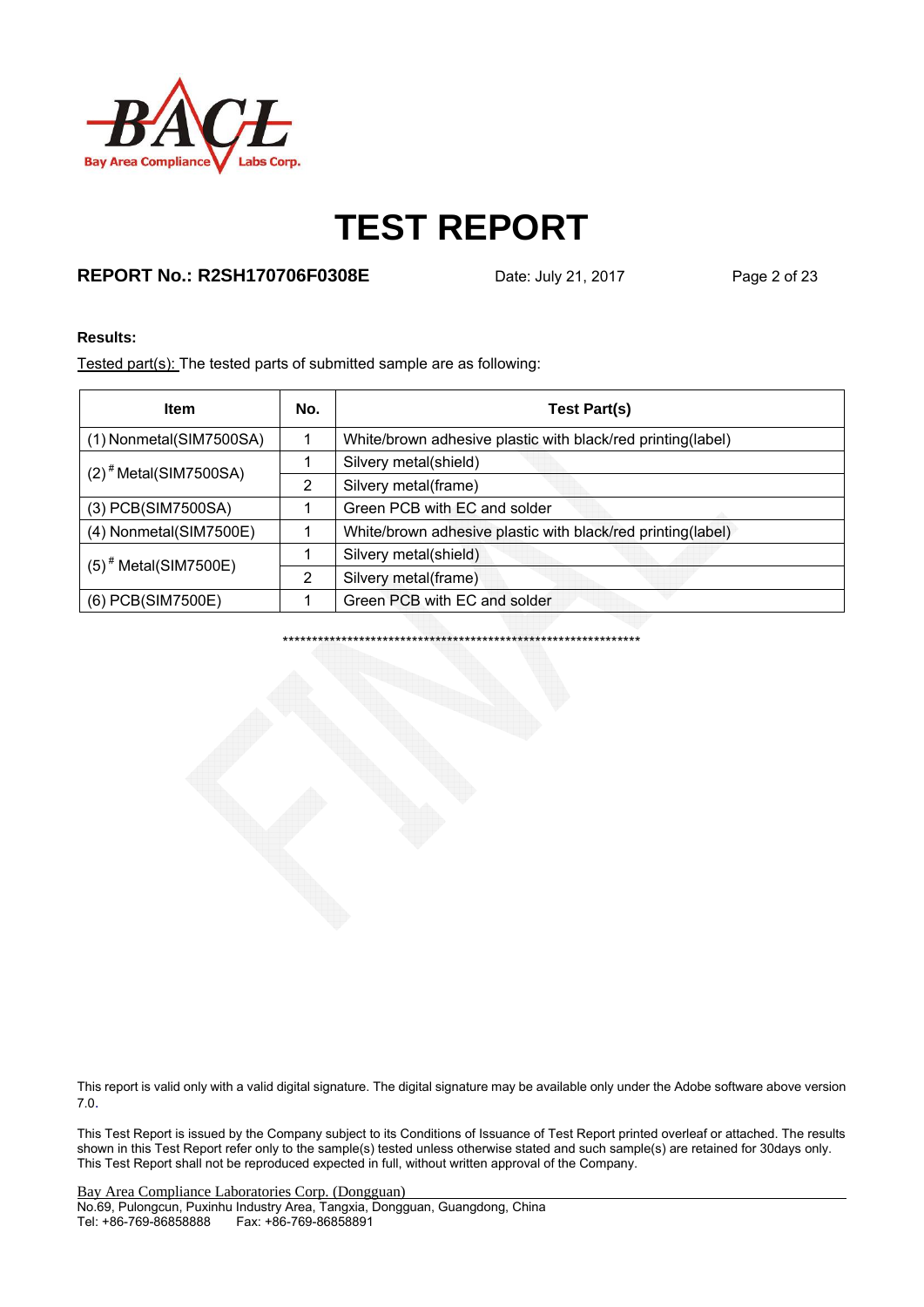

### **REPORT No.: R2SH170706F0308E** Date: July 21, 2017 Page 3 of 23

**A**、**One hundred and seventy four (174) substances in the Candidate List of Substances of Very High Concern (SVHC) for authorization published by European Chemicals Agency (ECHA) on and before July 7, 2017 regarding Regulation (EC) No 1907/2006 concerning the REACH**

Test method: With reference to in- house method, Analysis is performed by ICP-OES, UV-VIS, IC, GC-MS, Headspace GC-MS, LC-MS/MS, HPLC-TS-MS.

The tested specimen was prepared as below admixture based on the similar materials principle, the content of SVHC in Sample component as following:

|                  |                       | <b>Substances</b> |
|------------------|-----------------------|-------------------|
| Sample component | Test part(s)          | <b>Result</b>     |
|                  |                       | N.D. (individual) |
| <b>SIM7500SA</b> | $(2)^{\frac{\mu}{2}}$ | N.D. (individual) |
|                  | (3)                   | N.D. (individual) |
|                  | (4)                   | N.D. (individual) |
| <b>SIM7500E</b>  | $(5)^{\frac{\pi}{2}}$ | N.D. (individual) |
|                  | (6)                   | N.D. (individual) |

#= Mixed, The admixture of specimen is tested as a whole(part) which according to the applicant's request, the result of report as average value because of the whole specimen is regarded as constituting from the homogeneous material. If the testing of specimen may have the obvious difference, and the result may exceed the number in this report. The applicant will undertake all differences and risk.

\*\*\*\*\*\*\*\*\*\*\*\*\*\*\*\*\*\*\*\*\*\*\*\*\*\*\*\*\*\*\*\*\*\*\*\*\*\*\*\*\*\*\*\*\*\*\*\*\*\*\*\*\*\*\*\*\*\*\*\*\*

This report is valid only with a valid digital signature. The digital signature may be available only under the Adobe software above version 7.0.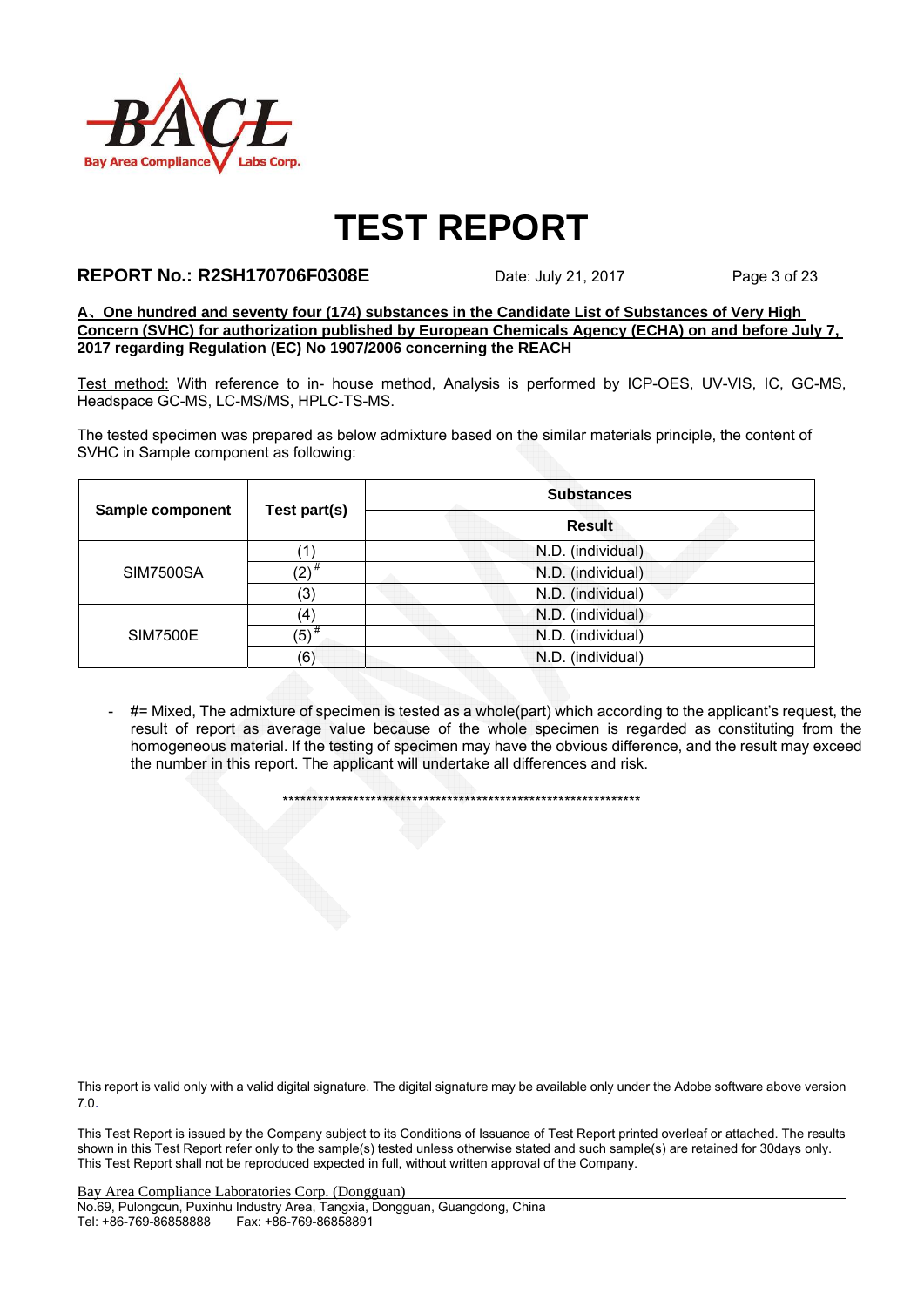

### **REPORT No.: R2SH170706F0308E** Date: July 21, 2017 Page 4 of 23

#### **List of Substances:**

| No.            | <b>Items</b>                                                                   | CAS No.                                                                    | EC No.                  | Unit          | <b>MDL</b> | Category   |
|----------------|--------------------------------------------------------------------------------|----------------------------------------------------------------------------|-------------------------|---------------|------------|------------|
| 1              | Anthracene(ANT)                                                                | 120-12-7                                                                   | 204-371-1               | $\frac{0}{0}$ | 0.001      | <b>PBT</b> |
| $\overline{2}$ | 4,4'-Diaminodiphenylmethane<br>(MDA)                                           | 101-77-9                                                                   | 202-974-4               | %             | 0.001      | <b>CMR</b> |
| 3              | Dibutyl Phthalate(DBP)                                                         | 84-74-2                                                                    | 201-557-4               | $\frac{0}{0}$ | 0.003      | <b>CMR</b> |
| 4              | Cobalt Dichloride(CoCl2)*                                                      | 7646-79-9                                                                  | 231-589-4               | $\%$          | 0.010      | <b>CMR</b> |
| 5              | Diarsenic Pentaoxide $(As2O5)^*$                                               | 1303-28-2                                                                  | 215-116-9               | $\frac{0}{0}$ | 0.002      | <b>CMR</b> |
| 6              | Diarsenic Trioxide(As <sub>2</sub> O <sub>3</sub> )*                           | 1327-53-3                                                                  | 215-481-4               | $\%$          | 0.002      | <b>CMR</b> |
| $\overline{7}$ | Sodium Dichromate,<br>Dihydrate*                                               | 7789-12-0,<br>10588-01-9                                                   | 234-190-3               | $\frac{0}{0}$ | 0.004      | <b>CMR</b> |
| 8              | 5-tert-butyl-2,4,6-trinitro-m-<br>xylene(musk xylene)                          | $81 - 15 - 2$                                                              | 201-329-4               | $\%$          | 0.003      | vPvB       |
| 9              | Bis-(2-ethyl(hexyl) Phthalate<br>(DEHP)                                        | 117-81-7                                                                   | $204 - 211 - 0$         | $\%$          | 0.003      | <b>CMR</b> |
| 10             | Hexabromocyclododecane<br>(HBCDD)                                              | 25637-99-4<br>& 3194-55-6<br>(134237-51-7,1<br>34237-50-6,13<br>4237-52-8) | 247-148-4,<br>221-695-9 | $\frac{0}{0}$ | 0.005      | <b>PBT</b> |
| 11             | Alkanes, C10-13, chloro(Short<br><b>Chain Chlorinated Paraffins)</b><br>(SCCP) | 85535-84-8                                                                 | 287-476-5               | $\%$          | 0.010      | <b>PBT</b> |
| 12             | Bis(tributyltin) oxide(TBTO)**                                                 | 56-35-9                                                                    | 200-268-0               | $\frac{0}{0}$ | 0.003      | <b>PBT</b> |
| 13             | Lead Hydrogen Arsenate*                                                        | 7784-40-9                                                                  | 232-064-2               | %             | 0.005      | <b>CMR</b> |
| 14             | Benzyl Butyl Phthalate(BBP)                                                    | 85-68-7                                                                    | 201-622-7               | %             | 0.003      | <b>CMR</b> |
| 15             | Triethyl Arsenate*                                                             | 15606-95-8                                                                 | 427-700-2               | $\%$          | 0.003      | <b>CMR</b> |

\*\*\*\*\*\*\*\*\*\*\*\*\*\*\*\*\*\*\*\*\*\*\*\*\*\*\*\*\*\*\*\*\*\*\*\*\*\*\*\*\*\*\*\*\*\*\*\*\*\*\*\*\*\*\*\*\*\*\*\*\*

This report is valid only with a valid digital signature. The digital signature may be available only under the Adobe software above version 7.0.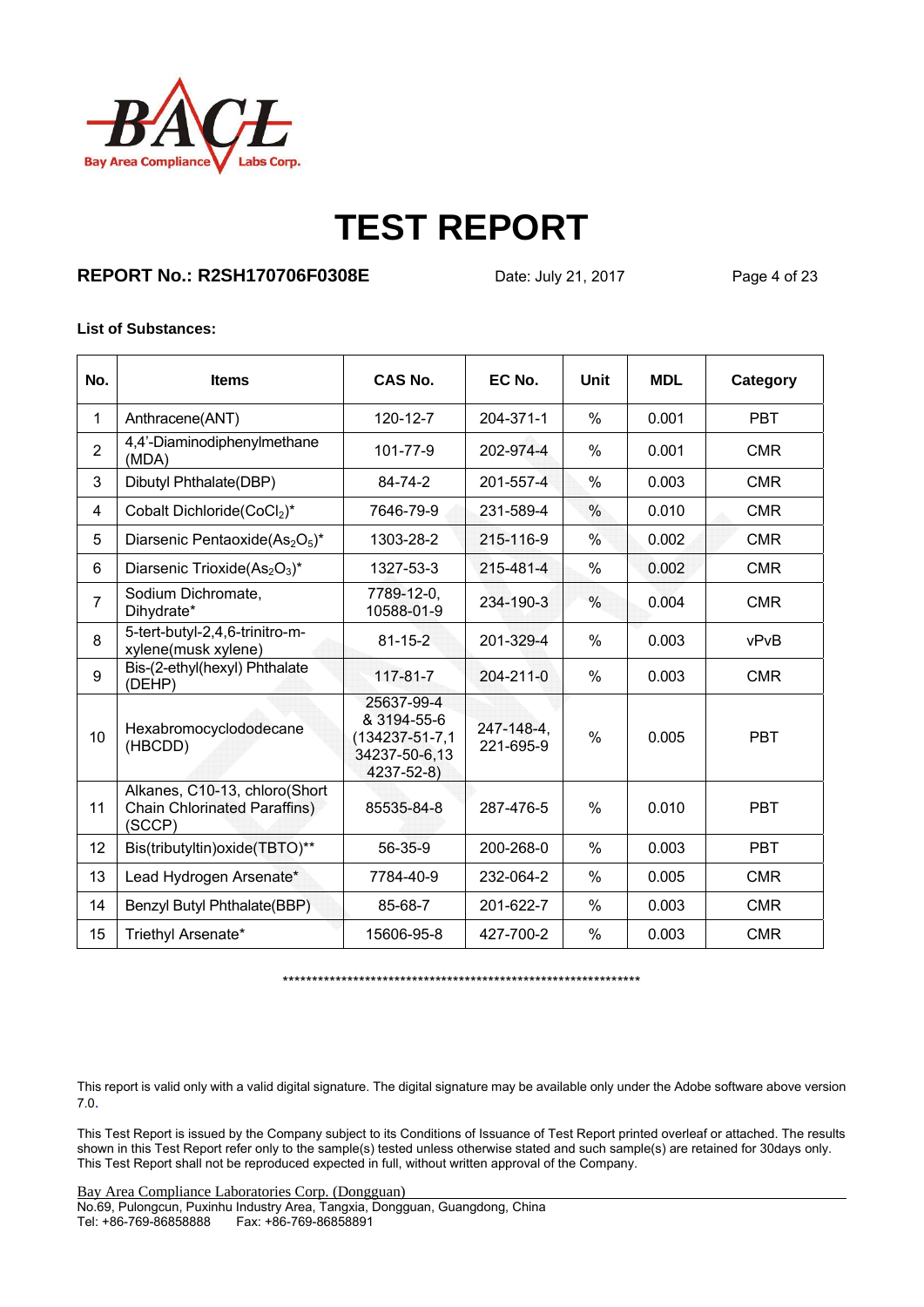

### **REPORT No.: R2SH170706F0308E** Date: July 21, 2017 Page 5 of 23

| No. | <b>Items</b>                                                  | CAS No.        | EC No.    | Unit | <b>MDL</b> | Category   |
|-----|---------------------------------------------------------------|----------------|-----------|------|------------|------------|
| 16  | Anthracene oil***                                             | 90640-80-5     | 292-602-7 | $\%$ | 0.005      | <b>PBT</b> |
| 17  | Anthracene oil, anthracene<br>paste, distn. Lights***         | 91995-17-4     | 295-278-5 | %    | 0.005      | <b>PBT</b> |
| 18  | Anthracene oil, anthracene<br>paste, anthracene fraction***   | 91995-15-2     | 295-275-9 | %    | 0.005      | <b>PBT</b> |
| 19  | Anthracene oil,<br>anthracene-low***                          | 90640-82-7     | 292-604-8 | %    | 0.005      | <b>PBT</b> |
| 20  | Anthracene oil, anthracene<br>paste***                        | 90640-81-6     | 292-603-2 | %    | 0.003      | <b>PBT</b> |
| 21  | Diisobutyl phthalate                                          | 84-69-5        | 201-553-2 | %    | 0.003      | <b>CMR</b> |
| 22  | 2,4-Dinitrotoluene                                            | $121 - 14 - 2$ | 204-450-0 | %    | 0.003      | <b>CMR</b> |
| 23  | coal tar pitch, high<br>temperature***                        | 65996-93-2     | 266-028-2 | %    | 0.005      | <b>PBT</b> |
| 24  | tris(2-chloroethyl)phosphate                                  | 115-96-8       | 204-118-5 | $\%$ | 0.005      | <b>CMR</b> |
| 25  | Lead sulfochromate yellow (C.I.<br>Pigment Yellow 34)         | 1344-37-2      | 215-693-7 | $\%$ | 0.005      | <b>CMR</b> |
| 26  | Lead chromate molybdate sulfate<br>red (C.I. Pigment Red 104) | 12656-85-8     | 235-759-9 | %    | 0.005      | <b>CMR</b> |
| 27  | Lead chromate: chrome<br>yellow                               | 7758-97-6      | 231-846-0 | $\%$ | 0.005      | <b>CMR</b> |
| 28  | Acrylamide                                                    | 79-06-1        | 201-173-7 | $\%$ | 0.001      | <b>CMR</b> |

\*\*\*\*\*\*\*\*\*\*\*\*\*\*\*\*\*\*\*\*\*\*\*\*\*\*\*\*\*\*\*\*\*\*\*\*\*\*\*\*\*\*\*\*\*\*\*\*\*\*\*\*\*\*\*\*\*\*\*\*\*

This report is valid only with a valid digital signature. The digital signature may be available only under the Adobe software above version 7.0.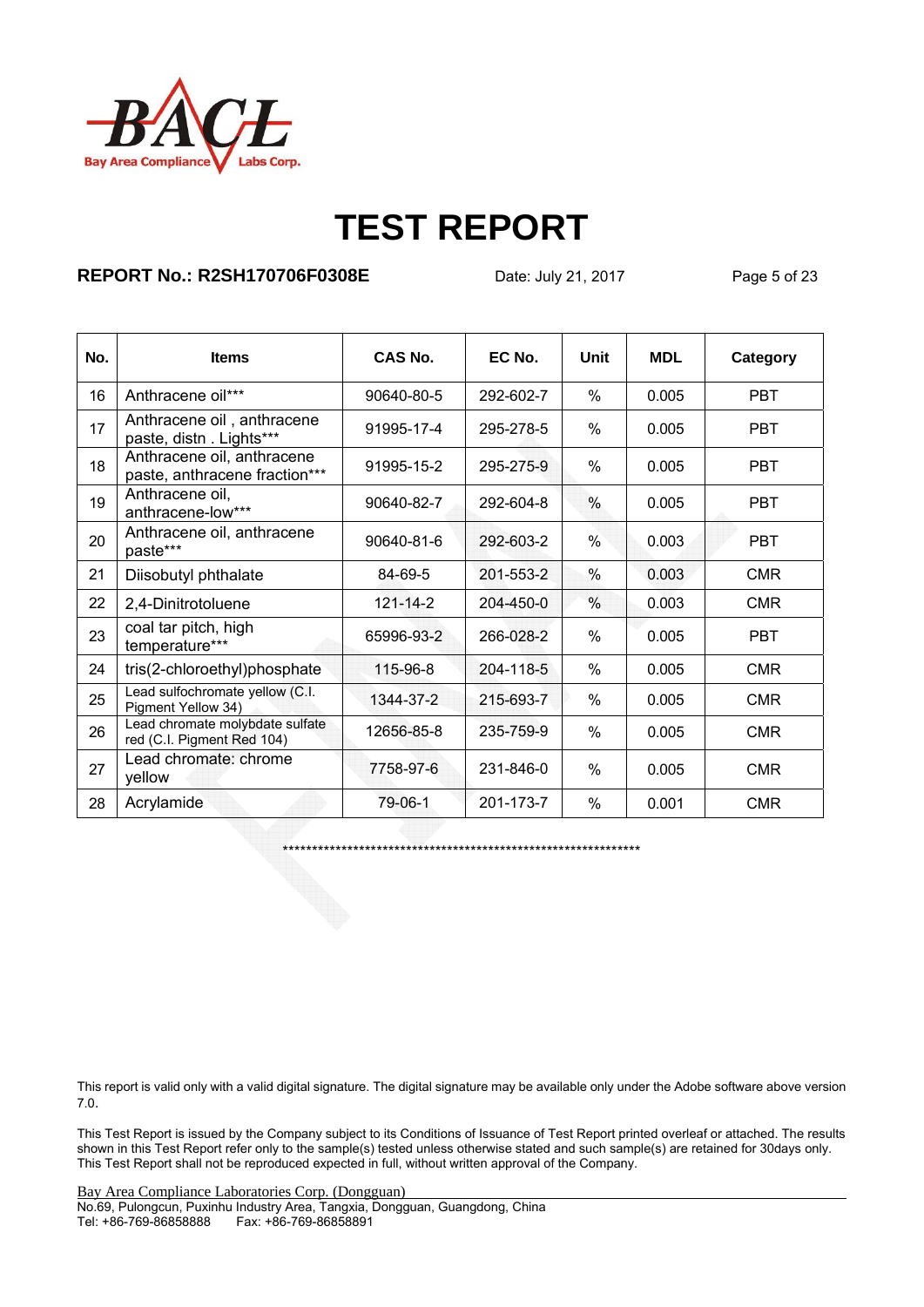

### **REPORT No.: R2SH170706F0308E** Date: July 21, 2017 Page 6 of 23

| No. | <b>Items</b>                                | CAS No.                                       | EC No.                         | Unit          | <b>MDL</b> | Category   |
|-----|---------------------------------------------|-----------------------------------------------|--------------------------------|---------------|------------|------------|
| 29  | Trichloroethylene                           | 79-01-6                                       | 201-167-4                      | $\%$          | 0.003      | <b>CMR</b> |
| 30  | Boric acid                                  | $10043 - 35 - 3$ ;<br>11113-50-1              | $233 - 139 - 2$ ;<br>234-343-4 | $\frac{0}{0}$ | 0.005      | <b>CMR</b> |
| 31  | Disodium tetraborate.<br>anhydrous*         | $1330 - 43 - 4$ ;<br>12179-04-3;<br>1303-96-4 | 215-540-4                      | $\%$          | 0.005      | <b>CMR</b> |
| 32  | Tetraboron disodium<br>heptaoxide, hydrate* | 12267-73-1                                    | 235-541-3                      | $\%$          | 0.005      | <b>CMR</b> |
| 33  | Sodium chromate*                            | 7775-11-3                                     | 231-889-5                      | $\%$          | 0.005      | <b>CMR</b> |
| 34  | Potassium chromate*                         | 7789-00-6                                     | 232-140-5                      | $\frac{0}{0}$ | 0.005      | <b>CMR</b> |
| 35  | Ammonium dichromate*                        | 7789-09-5                                     | 232-143-1                      | $\%$          | 0.005      | <b>CMR</b> |
| 36  | Potassium dichromate *                      | 7778-50-9                                     | 231-906-6                      | $\%$          | 0.005      | <b>CMR</b> |

\*\*\*\*\*\*\*\*\*\*\*\*\*\*\*\*\*\*\*\*\*\*\*\*\*\*\*\*\*\*\*\*\*\*\*\*\*\*\*\*\*\*\*\*\*\*\*\*\*\*\*\*\*\*\*\*\*\*\*\*\*

This report is valid only with a valid digital signature. The digital signature may be available only under the Adobe software above version 7.0.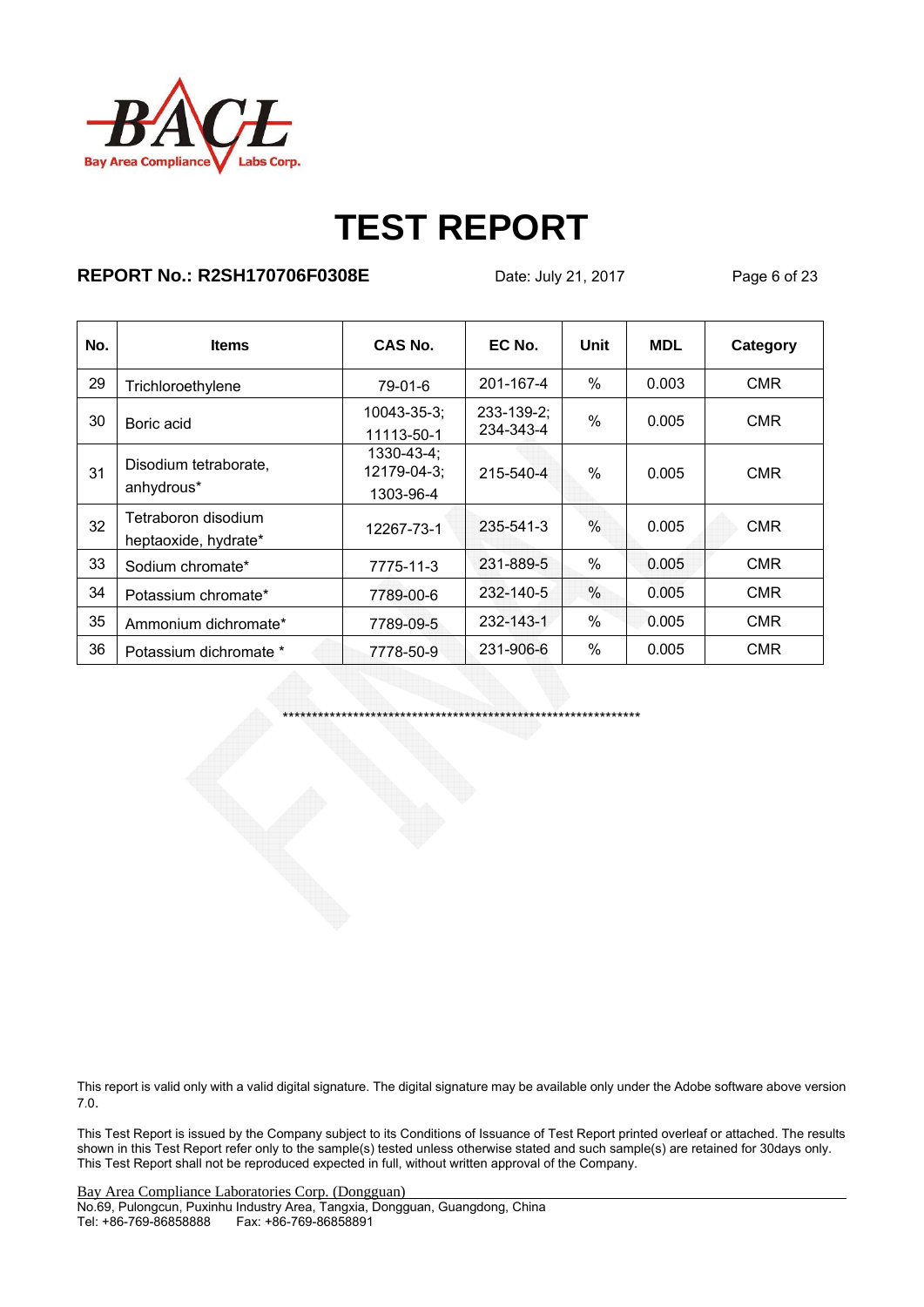

## **REPORT No.: R2SH170706F0308E** Date: July 21, 2017 Page 7 of 23

| No. | <b>Items</b>                                                                        | CAS No.                 | EC No.                 | Unit          | <b>MDL</b> | Category   |
|-----|-------------------------------------------------------------------------------------|-------------------------|------------------------|---------------|------------|------------|
| 37  | Cobalt(II) sulfate*                                                                 | 10124-43-3              | 233-334-2              | $\%$          | 0.005      | <b>CMR</b> |
| 38  | Cobalt(II) dinitrate*                                                               | 10141-05-6              | 233-402-1              | $\%$          | 0.005      | <b>CMR</b> |
| 39  | Cobalt(II) carbonate*                                                               | 513-79-1                | 208-169-4              | $\%$          | 0.005      | <b>CMR</b> |
| 40  | Cobalt(II) diacetate*                                                               | 71-48-7                 | 200-755-8              | $\%$          | 0.005      | <b>CMR</b> |
| 41  | 2-Methoxyethanol                                                                    | 109-86-4                | 203-713-7              | $\%$          | 0.005      | <b>CMR</b> |
| 42  | 2-Ethoxyethanol                                                                     | 110-80-5                | 203-804-1              | $\%$          | 0.005      | <b>CMR</b> |
| 43  | Chromium trioxide*                                                                  | 1333-82-0               | 215-607-8              | $\frac{0}{0}$ | 0.005      | <b>CMR</b> |
| 44  | Chromic acid,<br>Dichromic acid,<br>Oligomers of chromicacid and<br>dichromic acid* | 7738-94-5<br>13530-68-2 | 231-801-5<br>236-881-5 | $\frac{0}{0}$ | 0.005      | <b>CMR</b> |

\*\*\*\*\*\*\*\*\*\*\*\*\*\*\*\*\*\*\*\*\*\*\*\*\*\*\*\*\*\*\*\*\*\*\*\*\*\*\*\*\*\*\*\*\*\*\*\*\*\*\*\*\*\*\*\*\*\*\*\*\*

This report is valid only with a valid digital signature. The digital signature may be available only under the Adobe software above version 7.0.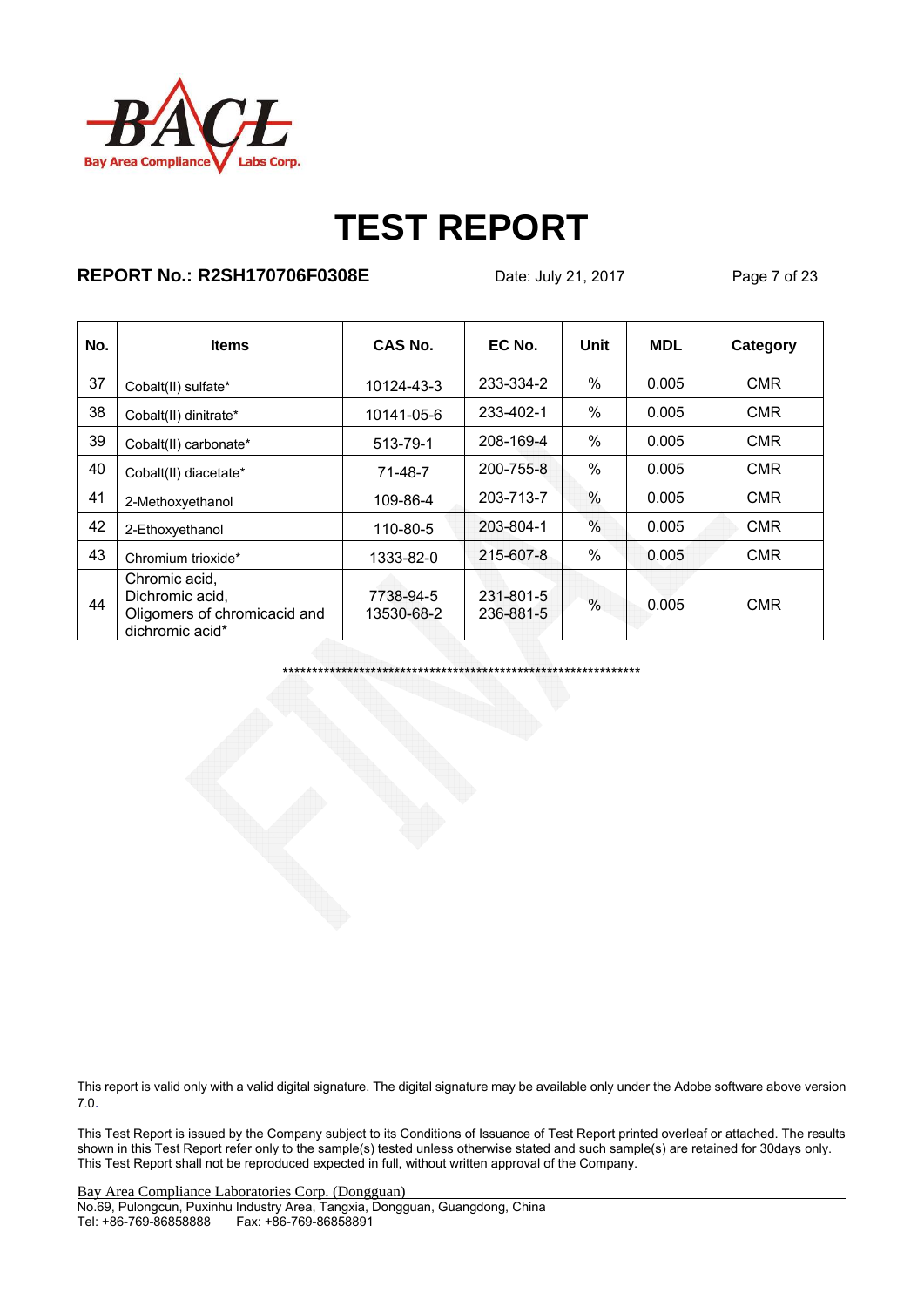

### **REPORT No.: R2SH170706F0308E** Date: July 21, 2017 Page 8 of 23

| No. | <b>Items</b>                                                                          | CAS No.                     | EC No.          | Unit          | <b>MDL</b> | Category   |
|-----|---------------------------------------------------------------------------------------|-----------------------------|-----------------|---------------|------------|------------|
| 45  | 2-ethoxyethylacetate                                                                  | $111 - 15 - 9$              | 203-839-2       | $\frac{0}{0}$ | 0.005      | <b>CMR</b> |
| 46  | strontium chromate*                                                                   | 7789-06-2                   | $232 - 142 - 6$ | $\%$          | 0.005      | <b>CMR</b> |
| 47  | 1,2-Benzenedicarboxylic acid,<br>di-C7-11 branched and linear<br>alkyl esters (DHNUP) | 68515-42-4                  | 271-084-6       | $\frac{0}{0}$ | 0.005      | <b>CMR</b> |
| 48  | Hydrazine                                                                             | 7803-57-8<br>$302 - 01 - 2$ | 206-114-9       | $\frac{0}{0}$ | 0.005      | <b>CMR</b> |
| 49  | 1-Methyl-2-pyrrolidinone                                                              | 872-50-4                    | 212-828-1       | $\frac{0}{0}$ | 0.005      | <b>CMR</b> |
| 50  | 1,2,3-trichloropropane                                                                | $96-18-4$                   | 202-486-1       | $\%$          | 0.005      | <b>CMR</b> |
| 51  | 1,2-benzenedicarboxylic acid,<br>di-C6-8-branched alkyl esters,<br>C7-rich (DIHP).    | 71888-89-6                  | 276-158-1       | $\frac{0}{0}$ | 0.005      | <b>CMR</b> |

\*\*\*\*\*\*\*\*\*\*\*\*\*\*\*\*\*\*\*\*\*\*\*\*\*\*\*\*\*\*\*\*\*\*\*\*\*\*\*\*\*\*\*\*\*\*\*\*\*\*\*\*\*\*\*\*\*\*\*\*\*

This report is valid only with a valid digital signature. The digital signature may be available only under the Adobe software above version 7.0.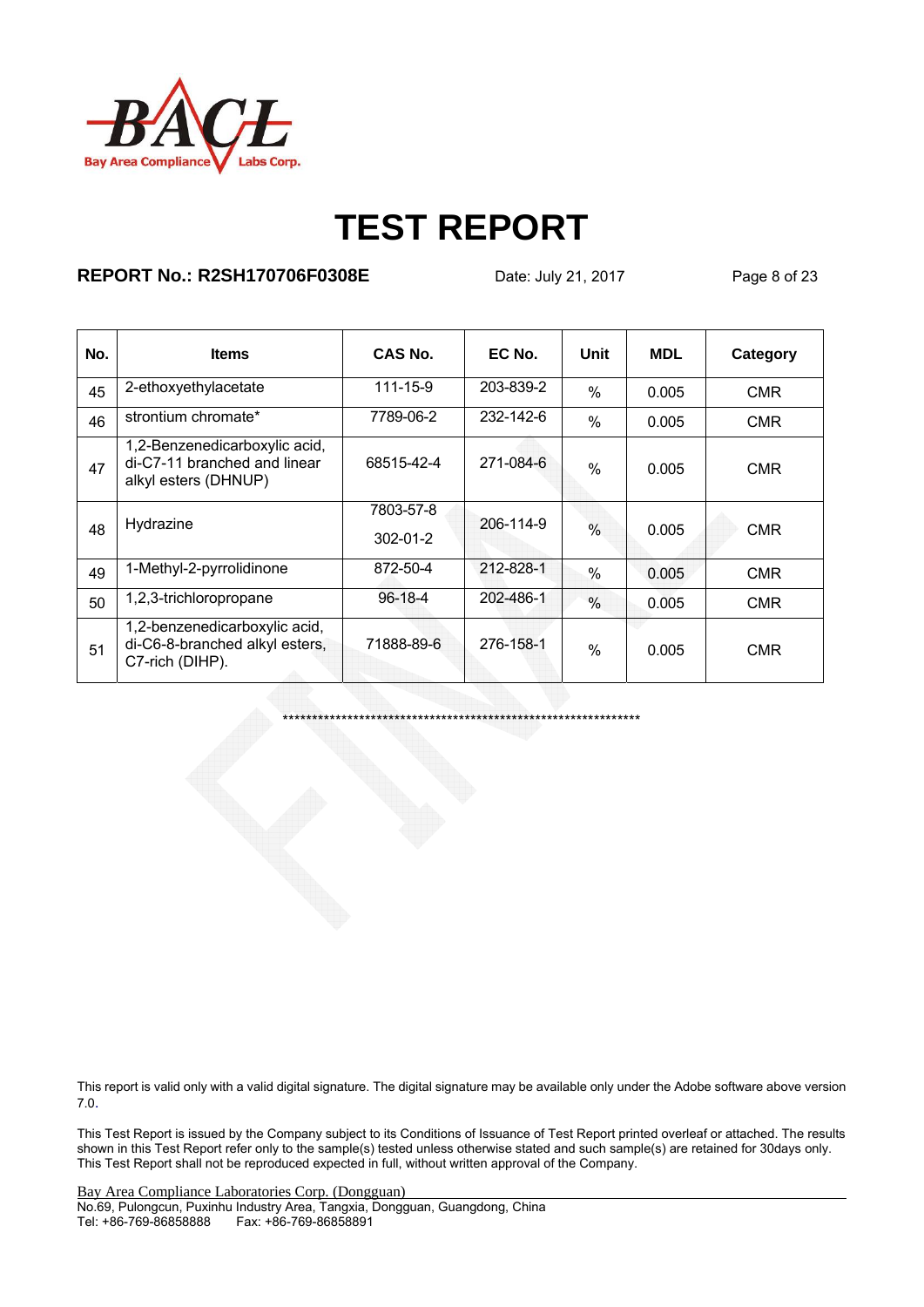

### **REPORT No.: R2SH170706F0308E** Date: July 21, 2017 Page 9 of 23

| No. | <b>Items</b>                                               | <b>CAS No.</b> | EC No.    | Unit          | <b>MDL</b> | Category                                                                                   |
|-----|------------------------------------------------------------|----------------|-----------|---------------|------------|--------------------------------------------------------------------------------------------|
| 52  | Zirconia Aluminosilicate<br>Refractory Ceramic Fibres****  | $\prime$       | $\prime$  | $\frac{0}{0}$ | 0.005      | <b>CMR</b>                                                                                 |
| 53  | Calcium arsenate*                                          | 7778-44-1      | 231-904-5 | $\%$          | 0.005      | <b>CMR</b>                                                                                 |
| 54  | Bis(2-methoxyethyl) ether                                  | 111-96-6       | 203-924-4 | %             | 0.005      | <b>CMR</b>                                                                                 |
| 55  | <b>Aluminosilicate Refractory</b><br>Ceramic Fibres****    | $\prime$       | Ι         | %             | 0.005      | <b>CMR</b>                                                                                 |
| 56  | Potassium<br>hydroxyoctaoxodizincatedichro<br>mate*        | 11103-86-9     | 234-329-8 | $\frac{0}{0}$ | 0.005      | <b>CMR</b>                                                                                 |
| 57  | Lead dipicrate,                                            | 6477-64-1      | 229-335-2 | $\frac{0}{0}$ | 0.005      | <b>CMR</b>                                                                                 |
| 58  | N,N-dimethylacetamide                                      | 127-19-5       | 204-826-4 | $\%$          | 0.005      | <b>CMR</b>                                                                                 |
| 59  | Arsenic acid                                               | 7778-39-4      | 231-901-9 | $\frac{0}{0}$ | 0.005      | <b>CMR</b>                                                                                 |
| 60  | 2-Methoxyaniline; o-Anisidine                              | $90 - 04 - 0$  | 201-963-1 | $\%$          | 0.005      | <b>CMR</b>                                                                                 |
| 61  | Trilead diarsenate*                                        | 3687-31-8      | 222-979-5 | $\%$          | 0.005      | <b>CMR</b>                                                                                 |
| 62  | 1,2-dichloroethane                                         | 107-06-2       | 203-458-1 | $\%$          | 0.005      | <b>CMR</b>                                                                                 |
| 63  | Pentazinc chromate<br>octahydroxide                        | 49663-84-5     | 256-418-0 | $\%$          | 0.005      | <b>CMR</b>                                                                                 |
| 64  | 4-(1,1,3,3-tetramethylbutyl)<br>phenol                     | 140-66-9       | 205-426-2 | $\%$          | 0.005      | Equivalent level of<br>concern having<br>probable serious<br>effects to the<br>environment |
| 65  | Formaldehyde, oligomeric<br>reaction products with aniline | 25214-70-4     | 500-036-1 | $\%$          | 0.005      | <b>CMR</b>                                                                                 |
| 66  | Bis(2-methoxyethyl) phthalate                              | 117-82-8       | 204-212-6 | %             | 0.005      | <b>CMR</b>                                                                                 |
| 67  | Lead diazide, Lead azide*                                  | 13424-46-9     | 236-542-1 | %             | 0.005      | <b>CMR</b>                                                                                 |
| 68  | Lead styphnate*                                            | 15245-44-0     | 239-290-0 | $\%$          | 0.005      | <b>CMR</b>                                                                                 |
| 69  | 2,2'-dichloro-4,4'-methylenedia<br>niline                  | $101 - 14 - 4$ | 202-918-9 | $\%$          | 0.005      | <b>CMR</b>                                                                                 |
| 70  | Phenolphthalein                                            | 77-09-8        | 201-004-7 | $\%$          | 0.005      | <b>CMR</b>                                                                                 |
| 71  | Dichromium tris(chromate)*                                 | 24613-89-6     | 246-356-2 | %             | 0.005      | <b>CMR</b>                                                                                 |

\*\*\*\*\*\*\*\*\*\*\*\*\*\*\*\*\*\*\*\*\*\*\*\*\*\*\*\*\*\*\*\*\*\*\*\*\*\*\*\*\*\*\*\*\*\*\*\*\*\*\*\*\*\*\*\*\*\*\*\*\*

This report is valid only with a valid digital signature. The digital signature may be available only under the Adobe software above version 7.0.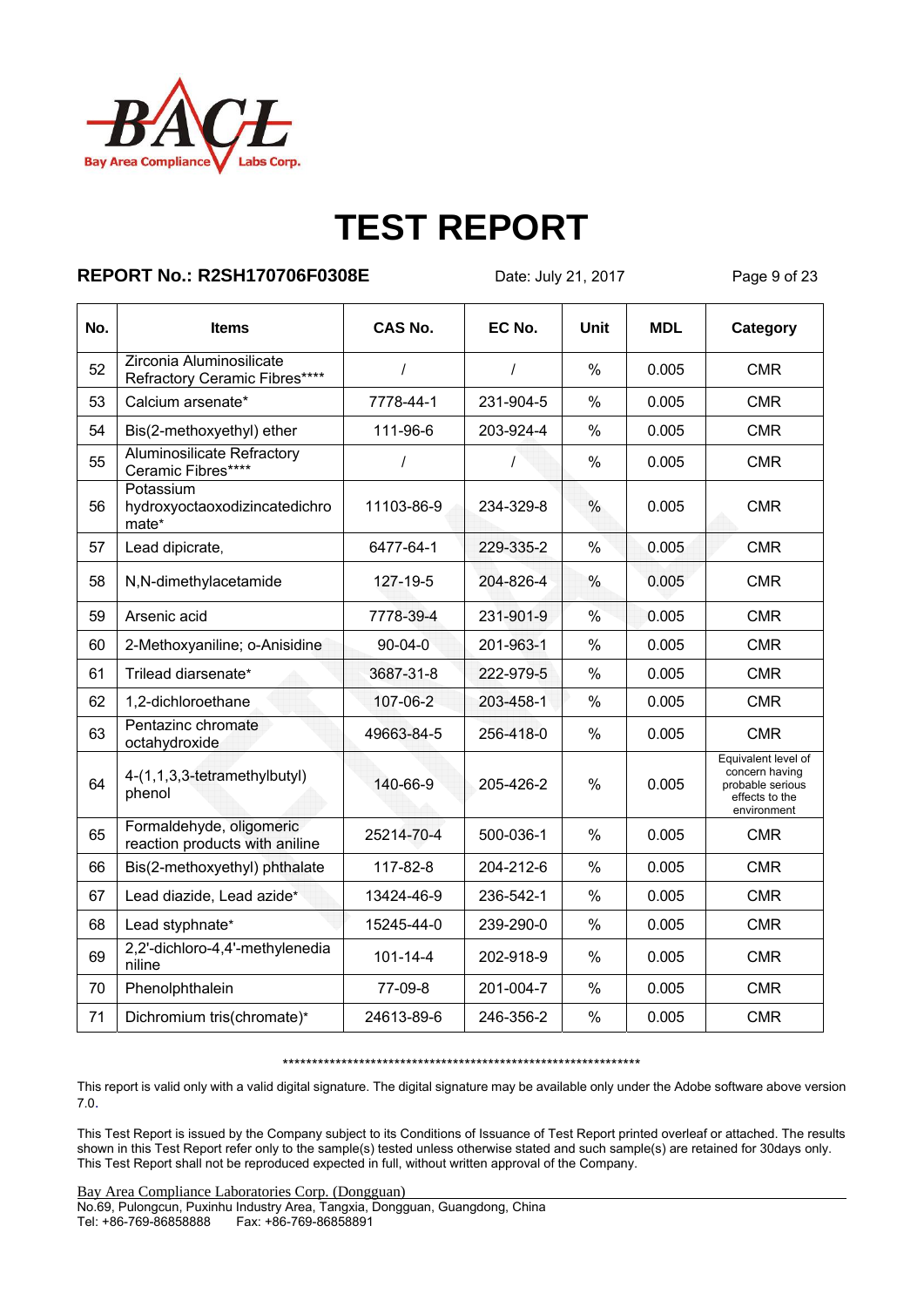

### **REPORT No.: R2SH170706F0308E** Date: July 21, 2017 Page 10 of 23

| No. | <b>Items</b>                                                                                                                                            | CAS No.        | EC No.    | <b>Unit</b>   | <b>MDL</b> | Category   |
|-----|---------------------------------------------------------------------------------------------------------------------------------------------------------|----------------|-----------|---------------|------------|------------|
| 72  | 1,2-bis(2-methoxyethoxy)ethan<br>e (TEGDME; triglyme)                                                                                                   | 112-49-2       | 203-977-3 | $\%$          | 0.005      | <b>CMR</b> |
| 73  | 1,2-dimethoxyethane; ethylene<br>glycol dimethyl ether (EGDME)                                                                                          | $110 - 71 - 4$ | 203-794-9 | $\%$          | 0.005      | <b>CMR</b> |
| 74  | Diboron trioxide*                                                                                                                                       | 1303-86-2      | 215-125-8 | $\frac{0}{0}$ | 0.005      | <b>CMR</b> |
| 75  | Formamide                                                                                                                                               | $75-12-7$      | 200-842-0 | $\frac{0}{0}$ | 0.005      | <b>CMR</b> |
| 76  | Lead(II)<br>bis(methanesulfonate)*                                                                                                                      | 17570-76-2     | 401-750-5 | $\frac{0}{0}$ | 0.005      | <b>CMR</b> |
| 77  | <b>TGIC</b><br>$(1,3,5-tris(oxiranylmethyl)-1,3,5)$<br>-triazine-2,4,6(1H,3H,5H)-trion<br>e)                                                            | 2451-62-9      | 219-514-3 | $\frac{0}{0}$ | 0.005      | <b>CMR</b> |
| 78  | $\beta$ -TGIC (1,3,5-tris[(2S and<br>2R)-2,3-epoxypropyl]-1,3,5-tria<br>zine-2,4,6-(1H,3H,5H)-trione)                                                   | 59653-74-6     | 423-400-0 | $\frac{0}{0}$ | 0.005      | <b>CMR</b> |
| 79  | 4,4'-bis(dimethylamino)benzop<br>henone (Michler's ketone                                                                                               | 90-94-8        | 202-027-5 | $\frac{0}{0}$ | 0.005      | <b>CMR</b> |
| 80  | N,N,N',N'-tetramethyl-4,4'-meth<br>ylenedianiline (Michler's base)                                                                                      | $101 - 61 - 1$ | 202-959-2 | $\%$          | 0.005      | <b>CMR</b> |
| 81  | [4-[4,4'-bis(dimethylamino)<br>benzhydrylidene]cyclohexa-2,5<br>-dien-1-ylidene]dimethylammo<br>nium chloride (C.I. Basic Violet<br>3)                  | 548-62-9       | 208-953-6 | $\frac{0}{0}$ | 0.005      | <b>CMR</b> |
| 82  | [4-[[4-anilino-1-naphthyl][4-(di<br>methylamino)phenyl]methylene<br>]cyclohexa-2,5-dien-1-ylidene]<br>dimethylammonium chloride<br>(C.I. Basic Blue 26) | 2580-56-5      | 219-943-6 | $\%$          | 0.005      | <b>CMR</b> |
| 83  | $\alpha$ , $\alpha$ -Bis[4-(dimethylamino)phen<br>$y$  ]-4<br>(phenylamino)naphthalene-1<br>-methanol(C.I. Solvent Blue 4)                              | 6786-83-0      | 229-851-8 | $\frac{0}{0}$ | 0.005      | <b>CMR</b> |
| 84  | 4,4'-bis(dimethylamino)-4"-(me<br>thylamino)trityl alcohol                                                                                              | $561 - 41 - 1$ | 209-218-2 | $\%$          | 0.005      | <b>CMR</b> |

\*\*\*\*\*\*\*\*\*\*\*\*\*\*\*\*\*\*\*\*\*\*\*\*\*\*\*\*\*\*\*\*\*\*\*\*\*\*\*\*\*\*\*\*\*\*\*\*\*\*\*\*\*\*\*\*\*\*\*\*\*

This report is valid only with a valid digital signature. The digital signature may be available only under the Adobe software above version 7.0.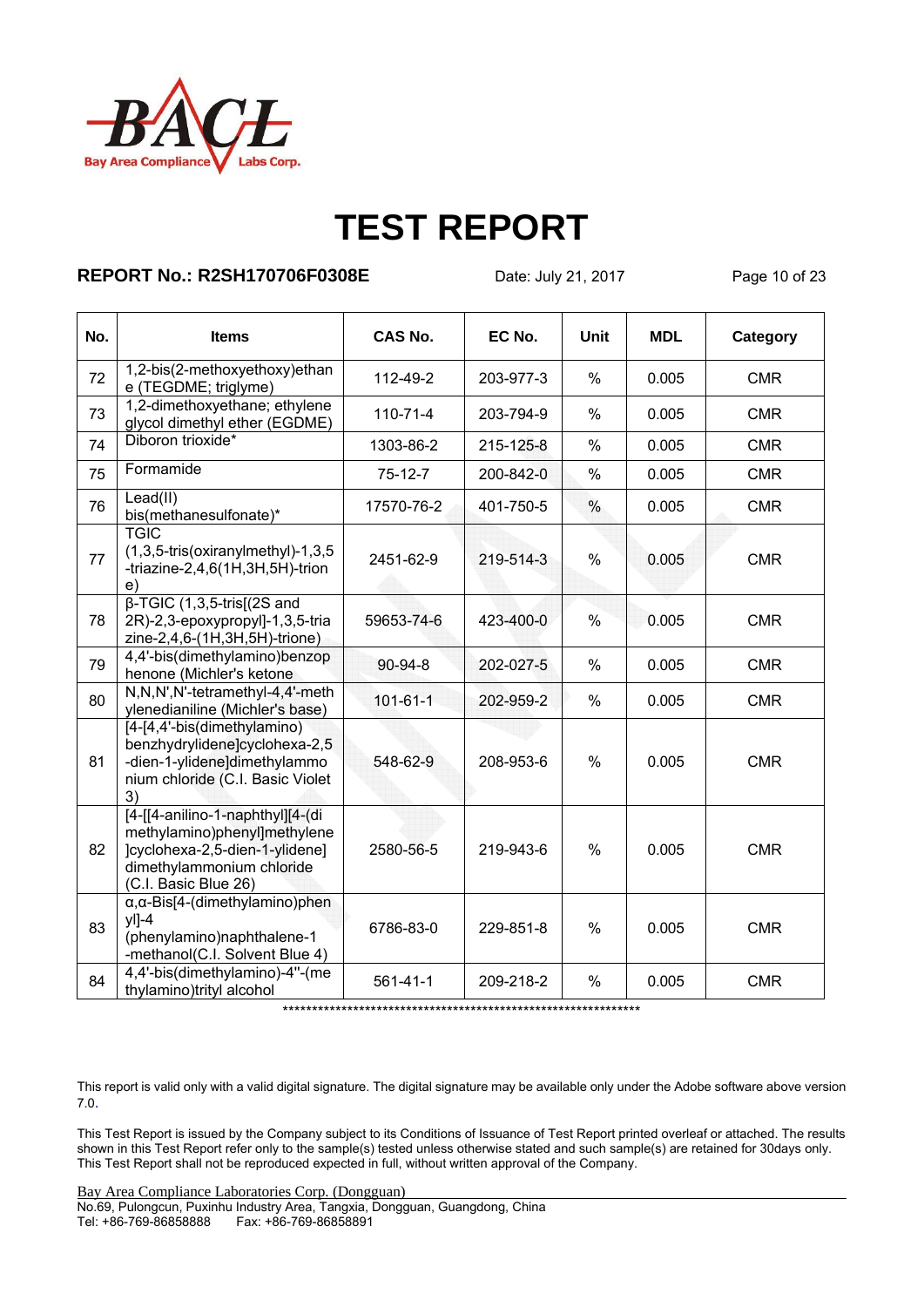

## **REPORT No.: R2SH170706F0308E** Date: July 21, 2017 Page 11 of 23

| No. | <b>Items</b>                                                                                                                                                                                                                                                                                                  | CAS No.    | EC No.    | Unit          | <b>MDL</b> | Category                                                                                   |
|-----|---------------------------------------------------------------------------------------------------------------------------------------------------------------------------------------------------------------------------------------------------------------------------------------------------------------|------------|-----------|---------------|------------|--------------------------------------------------------------------------------------------|
| 85  | Bis(pentabromophenyl) ether                                                                                                                                                                                                                                                                                   | 1163-19-5  | 214-604-9 | $\frac{0}{0}$ | 0.005      | <b>PBT</b>                                                                                 |
| 86  | Pentacosafluorotridecanoic<br>acid                                                                                                                                                                                                                                                                            | 72629-94-8 | 276-745-2 | $\%$          | 0.005      | vPvB                                                                                       |
| 87  | Tricosafluorododecanoic acid                                                                                                                                                                                                                                                                                  | 307-55-1   | 206-203-2 | $\%$          | 0.005      | vPvB                                                                                       |
| 88  | Henicosafluoroundecanoic acid                                                                                                                                                                                                                                                                                 | 2058-94-8  | 218-165-4 | %             | 0.005      | vPvB                                                                                       |
| 89  | Heptacosafluorotetradecanoic<br>acid                                                                                                                                                                                                                                                                          | 376-06-7   | 206-803-4 | %             | 0.005      | vPvB                                                                                       |
| 90  | 4-(1,1,3,3-tetramethylbutyl)phe<br>nol, ethoxylated - covering<br>well-defined substances and<br>UVCB substances, polymers<br>and homologues                                                                                                                                                                  |            |           | $\%$          | 0.005      | Equivalent level of<br>concern having<br>probable serious<br>effects to the<br>environment |
| 91  | 4-Nonylphenol, branched and<br>linear - substances with a linear<br>and/or branched alkyl chain<br>with a carbon number of 9<br>covalently bound in position 4<br>to phenol, covering also UVCB-<br>and well-defined substances<br>which include any of the<br>individual isomers or a<br>combination thereof |            |           | $\%$          | 0.005      | Equivalent level of<br>concern having<br>probable serious<br>effects to the<br>environment |
| 92  | Diazene-1,2-dicarboxamide<br>(C,C'-azodi(formamide))                                                                                                                                                                                                                                                          | 123-77-3   | 204-650-8 | $\%$          | 0.005      | Equivalent level of<br>concern having<br>probable serious<br>effects to the<br>environment |

\*\*\*\*\*\*\*\*\*\*\*\*\*\*\*\*\*\*\*\*\*\*\*\*\*\*\*\*\*\*\*\*\*\*\*\*\*\*\*\*\*\*\*\*\*\*\*\*\*\*\*\*\*\*\*\*\*\*\*\*\*

This report is valid only with a valid digital signature. The digital signature may be available only under the Adobe software above version 7.0.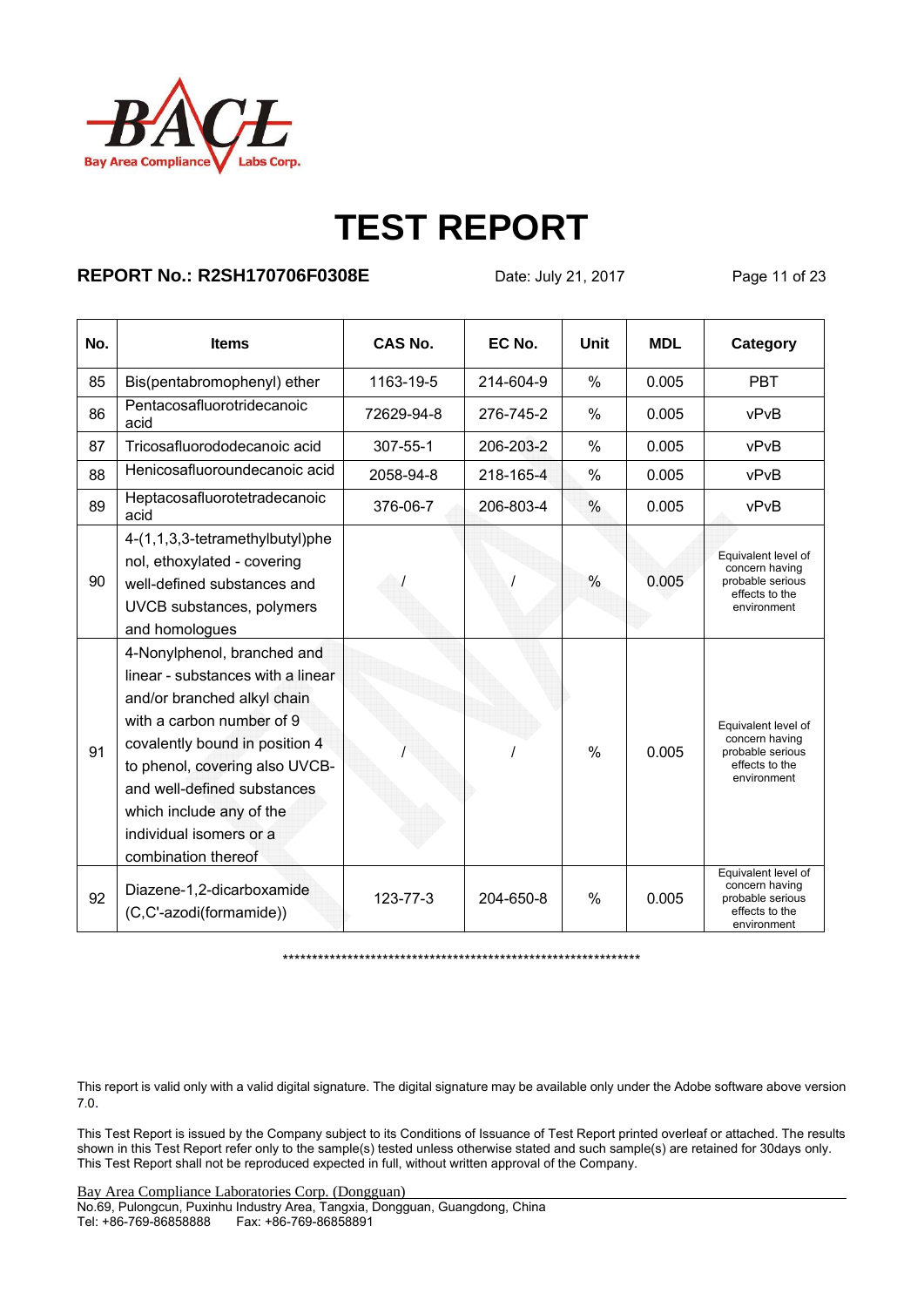

### **REPORT No.: R2SH170706F0308E** Date: July 21, 2017 Page 12 of 23

| No. | Items                                                                                                                                                                                                                                                                                                                           | <b>CAS No.</b>                                          | EC No.                                              | Unit          | <b>MDL</b> | Category                                                                                   |
|-----|---------------------------------------------------------------------------------------------------------------------------------------------------------------------------------------------------------------------------------------------------------------------------------------------------------------------------------|---------------------------------------------------------|-----------------------------------------------------|---------------|------------|--------------------------------------------------------------------------------------------|
| 93  | Cyclohexane-1,2-dicarboxyli<br>c anhydride [1]<br>cis-cyclohexane-1,2-dicarbo<br>xylic anhydride [2]<br>trans-cyclohexane-1,2-dicarb<br>oxylic anhydride [3] [The<br>individual cis- [2] and trans-<br>[3] isomer substances and all<br>possible combinations of the<br>cis- and trans-isomers [1] are<br>covered by this entry | 85-42-7<br>13149-00-3<br>14166-21-3                     | 201-604-9<br>236-086-3<br>238-009-9                 | $\%$          | 0.005      | Equivalent level of<br>concern having<br>probable serious<br>effects to the<br>environment |
| 94  | Hexahydromethylphathalic<br>anhydride,<br>Hexahydro-4-methylphathali<br>c anhydride,<br>Hexahydro-1-methylphathali<br>c anhydride,<br>Hexahydro-3-methylphathali<br>c anhydride                                                                                                                                                 | 25550-51-0,<br>19438-60-9,<br>48122-14-1.<br>57110-29-9 | 247-094-1.<br>243-072-0,<br>256-356-4.<br>260-566-1 | $\frac{0}{0}$ | 0.005      | Equivalent level of<br>concern having<br>probable serious<br>effects to the<br>environment |
| 95  | Methoxy acetic acid                                                                                                                                                                                                                                                                                                             | 625-45-6                                                | 210-894-6                                           | $\%$          | 0.005      | <b>CMR</b>                                                                                 |
| 96  | 1,2-Benzenedicarboxylic<br>acid, dipentylester, branched<br>and linear                                                                                                                                                                                                                                                          | 84777-06-0                                              | 284-032-2                                           | $\frac{0}{0}$ | 0.005      | <b>CMR</b>                                                                                 |
| 97  | Diisopentylphthalate (DIPP)                                                                                                                                                                                                                                                                                                     | 605-50-5                                                | 210-088-4                                           | $\%$          | 0.005      | <b>CMR</b>                                                                                 |
| 98  | N-pentyl-isopentylphtalate                                                                                                                                                                                                                                                                                                      | 776297-69-9                                             |                                                     | $\frac{0}{0}$ | 0.005      | <b>CMR</b>                                                                                 |
| 99  | 1,2-Diethoxyethane                                                                                                                                                                                                                                                                                                              | 629-14-1                                                | 211-076-1                                           | $\%$          | 0.005      | <b>CMR</b>                                                                                 |
| 100 | N,N-dimethylformamide;<br>dimethyl formamideN,N                                                                                                                                                                                                                                                                                 | 68-12-2                                                 | 200-679-5                                           | $\%$          | 0.005      | <b>CMR</b>                                                                                 |
| 101 | Dibutyltin dichloride (DBT)                                                                                                                                                                                                                                                                                                     | 683-18-1                                                | 211-670-0                                           | $\%$          | 0.005      | <b>CMR</b>                                                                                 |
| 102 | Acetic acid, lead salt, basic*                                                                                                                                                                                                                                                                                                  | 51404-69-4                                              | 257-175-3                                           | $\frac{0}{6}$ | 0.005      | <b>CMR</b>                                                                                 |
| 103 | Basic lead carbonate (trilead<br>bis(carbonate)dihydroxide)*                                                                                                                                                                                                                                                                    | 1319-46-6                                               | 215-290-6                                           | $\%$          | 0.005      | <b>CMR</b>                                                                                 |
| 104 | Lead oxide sulfate (basic<br>lead sulfate)*                                                                                                                                                                                                                                                                                     | 12036-76-9                                              | 234-853-7                                           | %             | 0.005      | <b>CMR</b>                                                                                 |
| 105 | [Phthalato(2-)]dioxotrilead<br>(dibasic lead phthalate)*                                                                                                                                                                                                                                                                        | 69011-06-9                                              | 273-688-5                                           | %             | 0.005      | <b>CMR</b>                                                                                 |

This report is valid only with a valid digital signature. The digital signature may be available only under the Adobe software above version 7.0.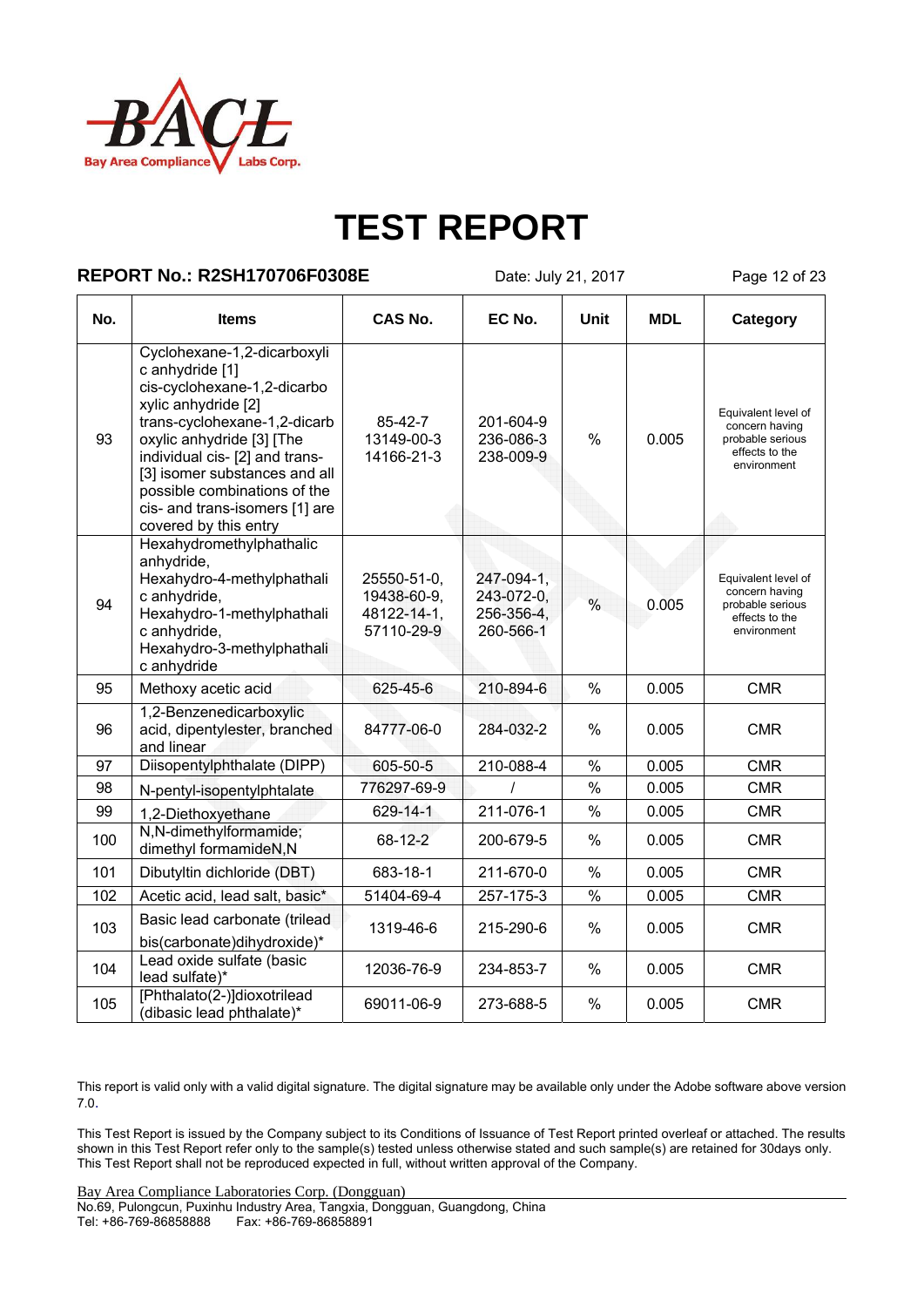

### **REPORT No.: R2SH170706F0308E** Date: July 21, 2017 Page 13 of 23

| No. | <b>Items</b>                                                                                                                                                                                                                                                                                                                                                                | <b>CAS No.</b> | EC No.    | Unit          | <b>MDL</b> | Category   |
|-----|-----------------------------------------------------------------------------------------------------------------------------------------------------------------------------------------------------------------------------------------------------------------------------------------------------------------------------------------------------------------------------|----------------|-----------|---------------|------------|------------|
| 106 | Dioxobis(stearato)trilead*                                                                                                                                                                                                                                                                                                                                                  | 12578-12-0     | 235-702-8 | $\%$          | 0.005      | <b>CMR</b> |
| 107 | Fatty acids, C16-18, lead<br>salts *                                                                                                                                                                                                                                                                                                                                        | 91031-62-8     | 292-966-7 | $\%$          | 0.005      | <b>CMR</b> |
| 108 | Lead bis(tetrafluoroborate)*                                                                                                                                                                                                                                                                                                                                                | 13814-96-5     | 237-486-0 | $\%$          | 0.005      | <b>CMR</b> |
| 109 | Lead cynamidate*                                                                                                                                                                                                                                                                                                                                                            | 20837-86-9     | 244-073-9 | $\%$          | 0.005      | <b>CMR</b> |
| 110 | Lead dinitrate*                                                                                                                                                                                                                                                                                                                                                             | 10099-74-8     | 233-245-9 | $\%$          | 0.005      | <b>CMR</b> |
| 111 | Lead oxide (lead monoxide)*                                                                                                                                                                                                                                                                                                                                                 | 1317-36-8      | 215-267-0 | $\%$          | 0.005      | <b>CMR</b> |
| 112 | Lead tetroxide (orange lead)*                                                                                                                                                                                                                                                                                                                                               | 1314-41-6      | 215-235-6 | $\frac{0}{0}$ | 0.005      | <b>CMR</b> |
| 113 | Lead titanium trioxide*                                                                                                                                                                                                                                                                                                                                                     | 12060-00-3     | 235-038-9 | $\%$          | 0.005      | <b>CMR</b> |
| 114 | Lead Titanium Zirconium<br>Oxide*                                                                                                                                                                                                                                                                                                                                           | 12626-81-2     | 235-727-4 | %             | 0.005      | <b>CMR</b> |
| 115 | Pentalead tetraoxide<br>sulphate*                                                                                                                                                                                                                                                                                                                                           | 12065-90-6     | 235-067-7 | $\%$          | 0.005      | <b>CMR</b> |
| 116 | Pyrochlore, antimony lead<br>yellow C.I.*                                                                                                                                                                                                                                                                                                                                   | 8012-00-8      | 232-382-1 | $\%$          | 0.005      | <b>CMR</b> |
| 117 | Silicic acid (H2Si2O5),<br>barium salt $(1:1)$ ,<br>lead-doped, [with lead (Pb)<br>content above the applicable<br>generic concentration limit<br>for 'toxicity for reproduction'<br>Repr. 1A (CLP) or category 1<br>(DSD); the substance is a<br>member of the group entry of<br>lead compounds, with index<br>number 082-001-00-6 in<br>Regulation (EC) No<br>1272/2008]* | 68784-75-8     | 272-271-5 | $\%$          | 0.005      | <b>CMR</b> |
| 118 | Silicic acid, lead salt*                                                                                                                                                                                                                                                                                                                                                    | 11120-22-2     | 234-363-3 | $\%$          | 0.005      | <b>CMR</b> |
| 119 | Sulfurous acid, lead salt,<br>dibasic*                                                                                                                                                                                                                                                                                                                                      | 62229-08-7     | 263-467-1 | $\%$          | 0.005      | <b>CMR</b> |
| 120 | Tetraethyllead*                                                                                                                                                                                                                                                                                                                                                             | 78-00-2        | 201-075-4 | $\%$          | 0.005      | <b>CMR</b> |
| 121 | Tetralead trioxide sulphate*                                                                                                                                                                                                                                                                                                                                                | 12202-17-4     | 235-380-9 | $\%$          | 0.005      | <b>CMR</b> |
| 122 | Trilead dioxide phosphonate*                                                                                                                                                                                                                                                                                                                                                | 12141-20-7     | 235-252-2 | $\%$          | 0.005      | <b>CMR</b> |

This report is valid only with a valid digital signature. The digital signature may be available only under the Adobe software above version 7.0.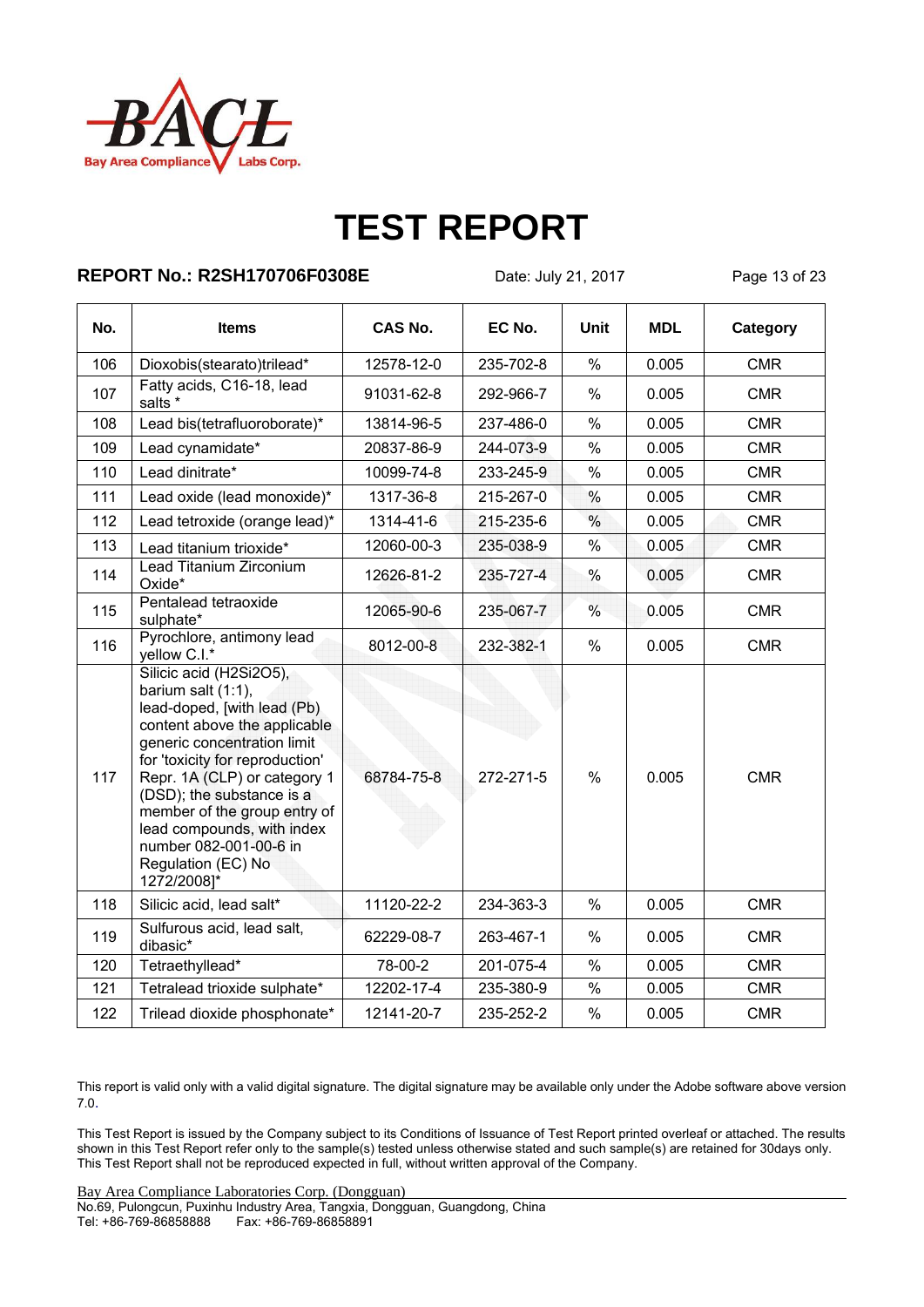

### **REPORT No.: R2SH170706F0308E** Date: July 21, 2017 Page 14 of 23

| No. | <b>Items</b>                                           | CAS No.        | EC No.    | Unit          | <b>MDL</b> | Category   |
|-----|--------------------------------------------------------|----------------|-----------|---------------|------------|------------|
| 123 | Furan                                                  | 110-00-9       | 203-727-3 | $\frac{0}{0}$ | 0.005      | <b>CMR</b> |
| 124 | Propylene oxide;<br>1,2-epoxypropane;<br>methyloxirane | 75-56-9        | 200-879-2 | $\frac{0}{0}$ | 0.005      | <b>CMR</b> |
| 125 | Diethyl sulphate                                       | 64-67-5        | 200-589-6 | $\frac{0}{0}$ | 0.005      | <b>CMR</b> |
| 126 | Dimethyl sulphate                                      | $77 - 78 - 1$  | 201-058-1 | $\%$          | 0.005      | <b>CMR</b> |
| 127 | 3-ethyl-2-methyl-2-(3-methyl<br>butyl)-1,3-oxazolidine | 143860-04-2    | 421-150-7 | $\frac{0}{0}$ | 0.005      | <b>CMR</b> |
| 128 | Dinoseb                                                | 88-85-7        | 201-861-7 | $\frac{0}{0}$ | 0.005      | <b>CMR</b> |
| 129 | 4,4'-methylenedi-o-toluidine                           | 838-88-0       | 212-658-8 | $\frac{0}{0}$ | 0.005      | <b>CMR</b> |
| 130 | 4,4'-oxydianiline and its salts                        | 101-80-4       | 202-977-0 | %             | 0.005      | <b>CMR</b> |
| 131 | 4-Aminoazobenzene;<br>4-Phenylazoaniline               | 60-09-3        | 200-453-6 | $\%$          | 0.005      | <b>CMR</b> |
| 132 | 4-methyl-m-phenylenediamin<br>e (2,4-toluene-diamine)  | 95-80-7        | 202-453-1 | $\frac{0}{0}$ | 0.005      | <b>CMR</b> |
| 133 | 6-methoxy-m-toluidine<br>(p-cresidine)                 | $120 - 71 - 8$ | 204-419-1 | $\frac{0}{0}$ | 0.005      | <b>CMR</b> |
| 134 | Biphenyl-4-ylamine                                     | $92 - 67 - 1$  | 202-177-1 | $\frac{0}{0}$ | 0.005      | <b>CMR</b> |
| 135 | o-aminoazotoluene                                      | $97 - 56 - 3$  | 202-591-2 | $\%$          | 0.005      | <b>CMR</b> |
| 136 | o-Toluidine; 2-Aminotoluene                            | 95-53-4        | 202-429-0 | $\%$          | 0.005      | <b>CMR</b> |
| 137 | N-methylacetamide                                      | $79 - 16 - 3$  | 201-182-6 | $\frac{0}{0}$ | 0.005      | <b>CMR</b> |
| 138 | 1-bromopropane; n-propyl<br>bromide                    | 106-94-5       | 203-445-0 | $\%$          | 0.005      | <b>CMR</b> |

\*\*\*\*\*\*\*\*\*\*\*\*\*\*\*\*\*\*\*\*\*\*\*\*\*\*\*\*\*\*\*\*\*\*\*\*\*\*\*\*\*\*\*\*\*\*\*\*\*\*\*\*\*\*\*\*\*\*\*\*\*

This report is valid only with a valid digital signature. The digital signature may be available only under the Adobe software above version 7.0.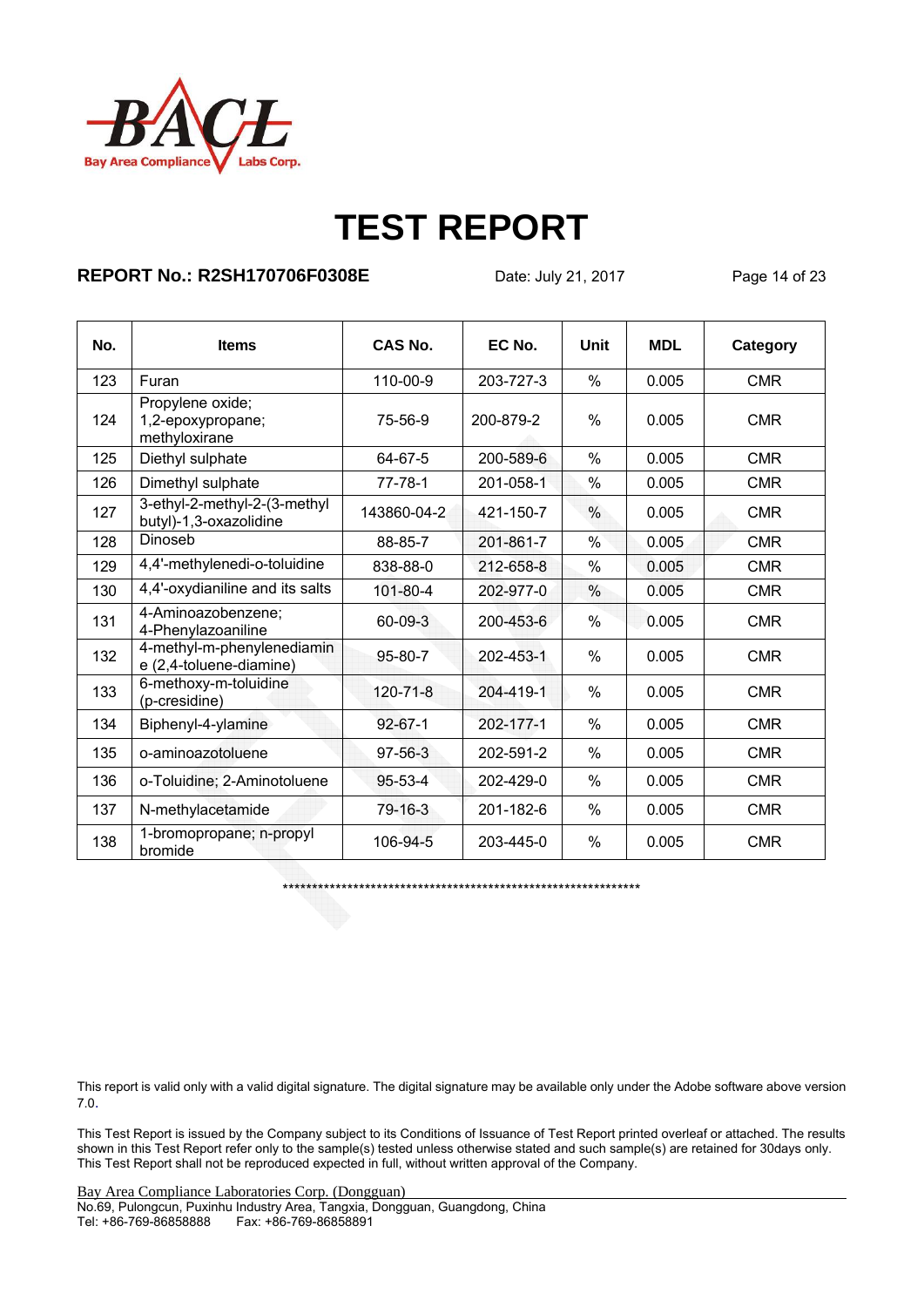

### **REPORT No.: R2SH170706F0308E** Date: July 21, 2017 Page 15 of 23

| No. | <b>Items</b>                                                                                                                                                                                                                                                                                                                                                      | CAS No.   | EC No.    | Unit          | <b>MDL</b> | Category                                                                                   |
|-----|-------------------------------------------------------------------------------------------------------------------------------------------------------------------------------------------------------------------------------------------------------------------------------------------------------------------------------------------------------------------|-----------|-----------|---------------|------------|--------------------------------------------------------------------------------------------|
| 139 | Cadmium                                                                                                                                                                                                                                                                                                                                                           | 7440-43-9 | 231-152-8 | $\%$          | 0.001      | <b>CMR</b>                                                                                 |
| 140 | Cadmium oxide *                                                                                                                                                                                                                                                                                                                                                   | 1306-19-0 | 215-146-2 | $\frac{0}{0}$ | 0.005      | <b>CMR</b>                                                                                 |
| 141 | Ammonium<br>pentadecafluorooctanoate(AP<br>FO)                                                                                                                                                                                                                                                                                                                    | 3825-26-1 | 223-320-4 | $\%$          | 0.005      | <b>PBT</b>                                                                                 |
| 142 | Pentadecafluorooctanoic<br>acid(PFOA)                                                                                                                                                                                                                                                                                                                             | 335-67-1  | 206-397-9 | $\%$          | 0.005      | <b>PBT</b>                                                                                 |
| 143 | Dipentyl phthalate(DPP)                                                                                                                                                                                                                                                                                                                                           | 131-18-0  | 205-017-9 | $\frac{0}{0}$ | 0.005      | <b>PBT</b>                                                                                 |
| 144 | 4-Nonylphenol, branched and<br>linear, ethoxylated<br>[substances with alinear<br>and/or branched alkyl chain<br>witha carbon number of 9<br>covalentlybound in position 4<br>to phenol, ethoxylated<br>covering UVCB- and<br>well-defined substances,<br>polymers andhomologues,<br>which include any of<br>theindividual isomers<br>and/orcombinations thereof] |           |           | $\frac{0}{0}$ | 0.005      | Equivalent level of<br>concern having<br>probable serious<br>effects to the<br>environment |

\*\*\*\*\*\*\*\*\*\*\*\*\*\*\*\*\*\*\*\*\*\*\*\*\*\*\*\*\*\*\*\*\*\*\*\*\*\*\*\*\*\*\*\*\*\*\*\*\*\*\*\*\*\*\*\*\*\*\*\*\*

This report is valid only with a valid digital signature. The digital signature may be available only under the Adobe software above version 7.0.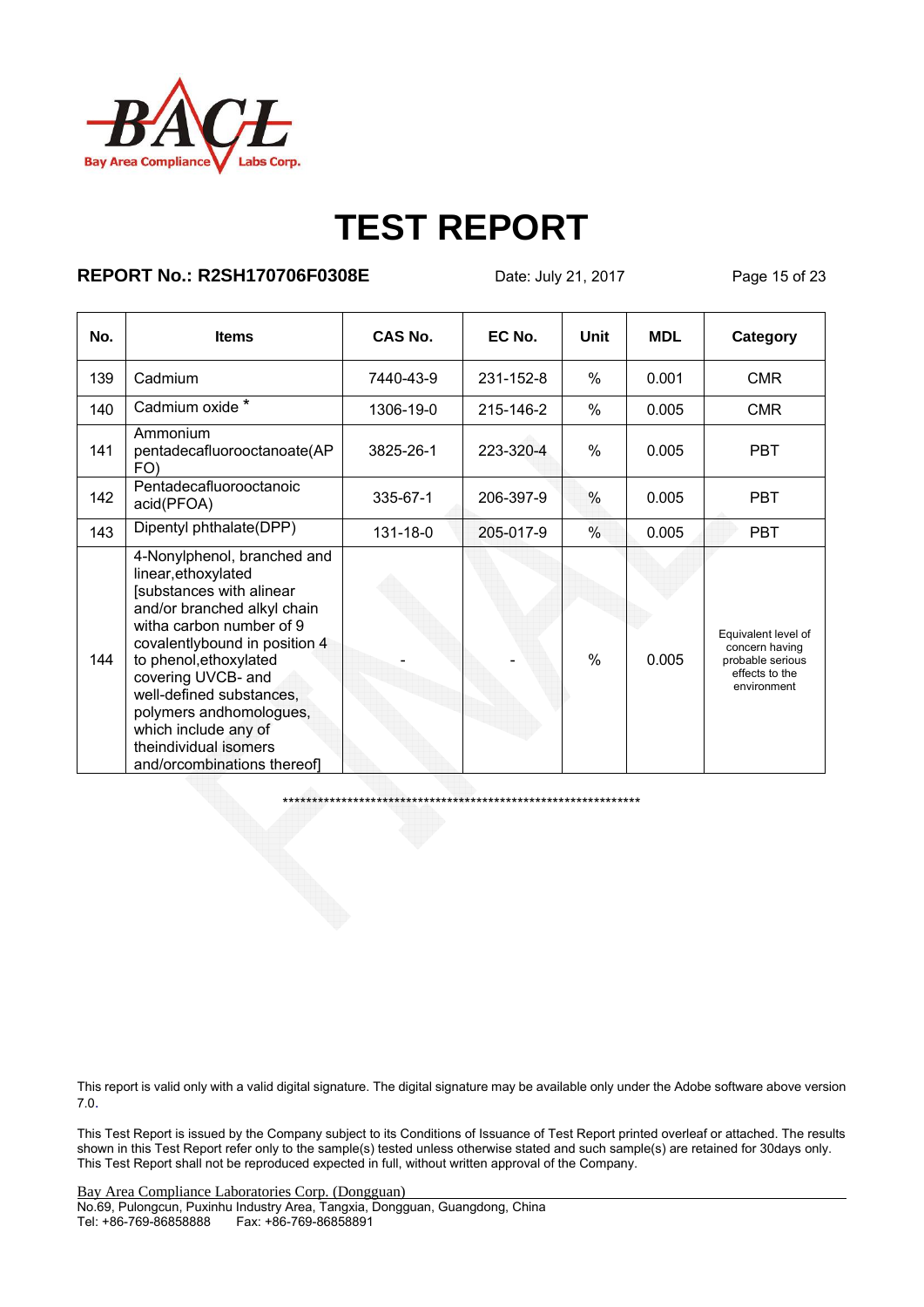

### **REPORT No.: R2SH170706F0308E** Date: July 21, 2017 Page 16 of 23

| No. | <b>Items</b>                                                                                                                                                           | CAS No.    | EC No.    | Unit          | <b>MDL</b> | Category                                                                                   |
|-----|------------------------------------------------------------------------------------------------------------------------------------------------------------------------|------------|-----------|---------------|------------|--------------------------------------------------------------------------------------------|
| 145 | Cadmium sulphide*                                                                                                                                                      | 1306-23-6  | 215-147-8 | $\frac{0}{0}$ | 0.005      | Equivalent level of<br>concern having<br>probable serious<br>effects to the<br>environment |
| 146 | Disodium3,3'-[[1,1'-biphenyl]-<br>4,4'-diylbis(azo)]bis(4-<br>aminonaphthalene-1-sulphon<br>ate) (C.I. Direct Red 28)                                                  | 1937-37-7  | 217-710-3 | $\frac{0}{0}$ | 0.005      | <b>CMR</b>                                                                                 |
| 147 | Dihexyl phthalate                                                                                                                                                      | 84-75-3    | 201-559-5 | $\frac{0}{0}$ | 0.005      | <b>PBT</b>                                                                                 |
| 148 | Imidazolidine-2-thione(2-imid<br>azoline-2-thiol)                                                                                                                      | 96-45-7    | 202-506-9 | $\frac{0}{0}$ | 0.005      | <b>PBT</b>                                                                                 |
| 149 | Trixylyl phosphate                                                                                                                                                     | 25155-23-1 | 246-677-8 | $\frac{0}{0}$ | 0.005      | <b>PBT</b>                                                                                 |
| 150 | Disodium4-amino-3-[[4'-[(2,4-<br>diaminophenyl)azo][1,1'-biph<br>enyl]-4-yl]azo]-5-hydroxy-6-(p<br>henylazo)naphthalene-2,7-dis<br>ulphonate (C.I. Direct Black<br>38) | 573-58-0   | 209-358-4 | $\%$          | 0.005      | <b>CMR</b>                                                                                 |
| 151 | Lead di(acetate)*                                                                                                                                                      | 301-04-2   | 206-104-4 | $\frac{0}{0}$ | 0.005      | <b>PBT</b>                                                                                 |

\*\*\*\*\*\*\*\*\*\*\*\*\*\*\*\*\*\*\*\*\*\*\*\*\*\*\*\*\*\*\*\*\*\*\*\*\*\*\*\*\*\*\*\*\*\*\*\*\*\*\*\*\*\*\*\*\*\*\*\*\*

This report is valid only with a valid digital signature. The digital signature may be available only under the Adobe software above version 7.0.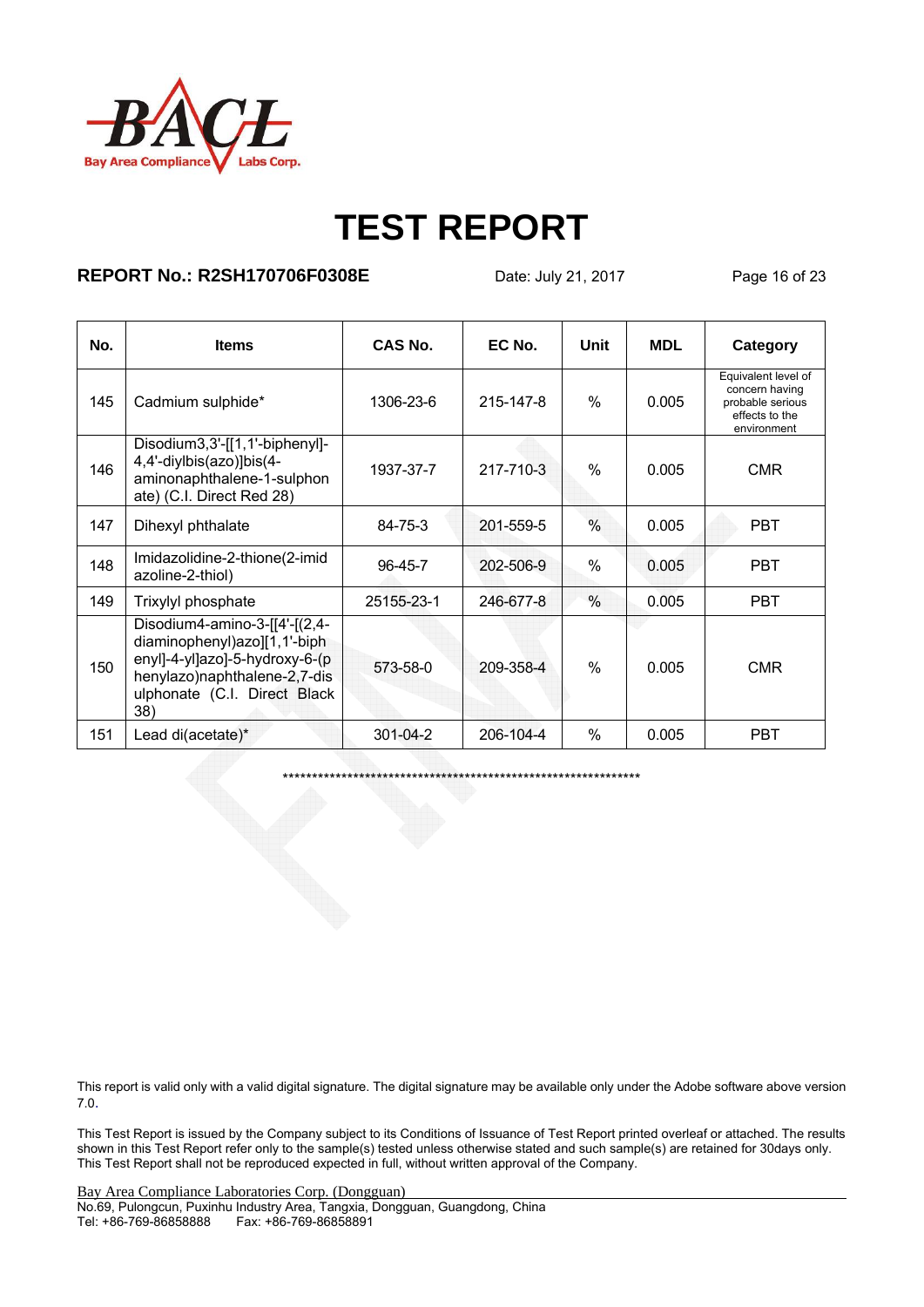

### **REPORT No.: R2SH170706F0308E** Date: July 21, 2017 Page 17 of 23

| No. | <b>Items</b>                                                           | CAS No.    | EC No.                  | Unit | <b>MDL</b> | Category                                                                                                 |
|-----|------------------------------------------------------------------------|------------|-------------------------|------|------------|----------------------------------------------------------------------------------------------------------|
| 152 | 1,2-Benzenedicarboxylic acid,<br>dihexyl ester, branched and<br>linear | 68515-50-4 | 271-093-5               | $\%$ | 0.005      | <b>PBT</b>                                                                                               |
| 153 | Sodium perborate; perboric<br>acid, sodium salt*                       |            | 239-172-9;<br>234-390-0 | $\%$ | 0.005      | <b>PBT</b>                                                                                               |
| 154 | Sodium peroxometaborate*                                               | 7632-04-4  | 231-556-4               | $\%$ | 0.005      | <b>PBT</b>                                                                                               |
| 155 | Cadmium chloride*                                                      | 10108-64-2 | 233-296-7               | $\%$ | 0.005      | <b>CMR</b><br>Equivalent level of<br>concern having<br>probable serious<br>effects to the<br>environment |

\*\*\*\*\*\*\*\*\*\*\*\*\*\*\*\*\*\*\*\*\*\*\*\*\*\*\*\*\*\*\*\*\*\*\*\*\*\*\*\*\*\*\*\*\*\*\*\*\*\*\*\*\*\*\*\*\*\*\*\*\*

This report is valid only with a valid digital signature. The digital signature may be available only under the Adobe software above version 7.0.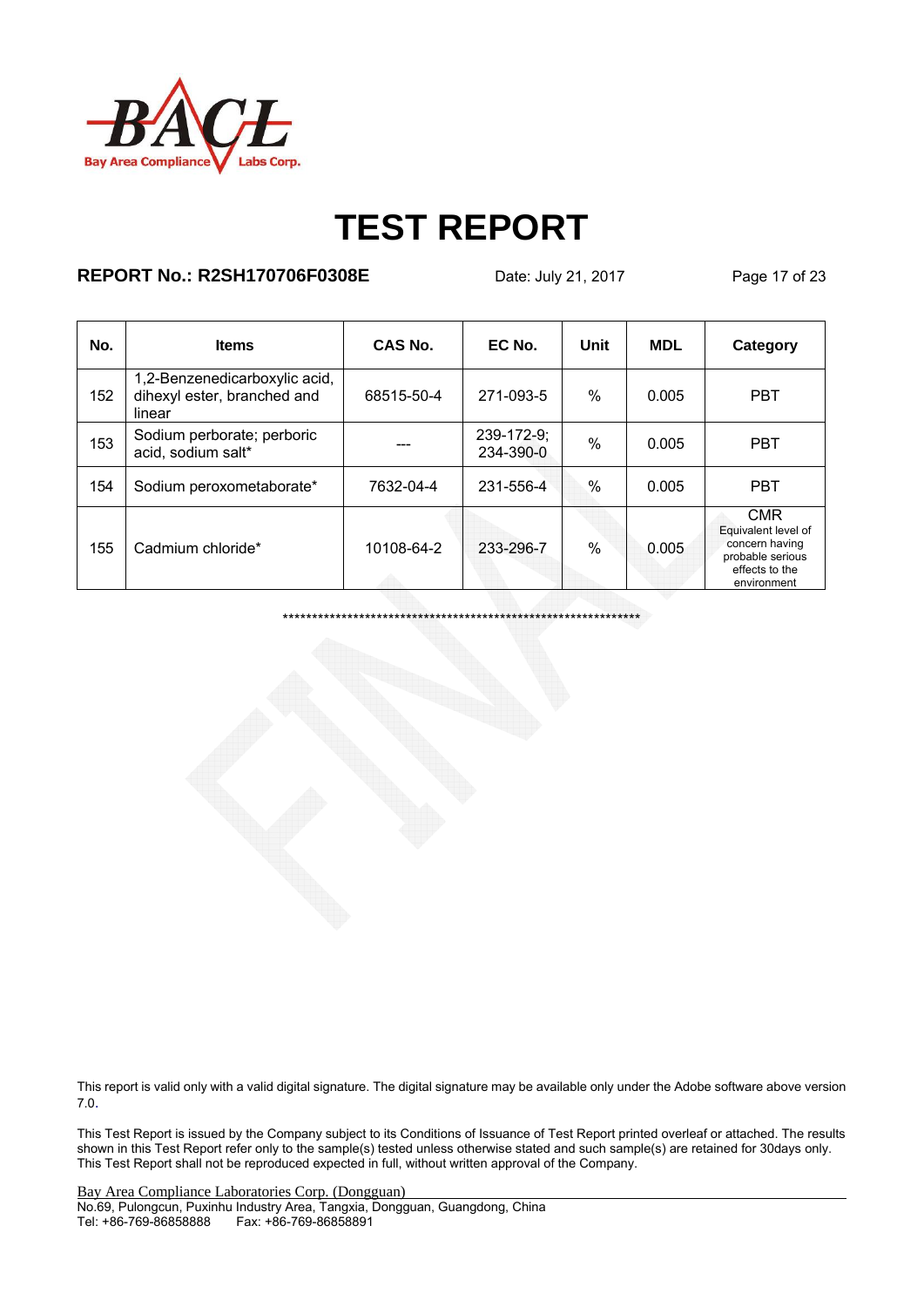

### **REPORT No.: R2SH170706F0308E** Date: July 21, 2017 Page 18 of 23

| No. | <b>Items</b>                                                                                                                                                                                                                                                                              | CAS No.                  | EC No.    | Unit          | <b>MDL</b> | Category                                                                                                 |
|-----|-------------------------------------------------------------------------------------------------------------------------------------------------------------------------------------------------------------------------------------------------------------------------------------------|--------------------------|-----------|---------------|------------|----------------------------------------------------------------------------------------------------------|
| 156 | 2-benzotriazol-2-yl-4,6-di-tert-b<br>utylphenol (UV-320)                                                                                                                                                                                                                                  | 3846-71-7                | 223-346-6 | $\%$          | 0.005      | PBT;<br>vPvB                                                                                             |
| 157 | 2-ethylhexyl<br>10-ethyl-4,4-dioctyl-7-oxo-8-ox<br>a-3,5-dithia-4-stannatetradeca<br>noate (DOTE)                                                                                                                                                                                         | 15571-58-1               | 239-622-4 | $\%$          | 0.005      | <b>CMR</b>                                                                                               |
| 158 | reaction mass of 2-ethylhexyl<br>10-ethyl-4,4-dioctyl-7-oxo-8-ox<br>a-3,5-dithia-4-stannatetradeca<br>noate and 2-ethylhexyl<br>10-ethyl-4-[[2-[(2-ethylhexyl)ox<br>y]-2-oxoethyl]thio]-4-octyl-7-ox<br>o-8-oxa-3,5-dithia-4-stannatetr<br>adecanoate (reaction mass of<br>DOTE and MOTE) |                          |           | $\frac{0}{0}$ | 0.005      | <b>CMR</b>                                                                                               |
| 159 | 2-(2H-benzotriazol-2-yl)-4,6-dit<br>ertpentylphenol (UV-328)                                                                                                                                                                                                                              | 25973-55-1               | 247-384-8 | $\%$          | 0.005      | PBT:<br>vPvB                                                                                             |
| 160 | Cadmium fluoride*                                                                                                                                                                                                                                                                         | 7790-79-6                | 232-222-0 | $\frac{0}{0}$ | 0.005      | <b>CMR</b><br>Equivalent level of<br>concern having<br>probable serious<br>effects to the<br>environment |
| 161 | Cadmium sulphate*                                                                                                                                                                                                                                                                         | 10124-36-4<br>31119-53-6 | 233-331-6 | $\frac{0}{0}$ | 0.005      | <b>CMR</b><br>Equivalent level of<br>concern having<br>probable serious<br>effects to the<br>environment |

\*\*\*\*\*\*\*\*\*\*\*\*\*\*\*\*\*\*\*\*\*\*\*\*\*\*\*\*\*\*\*\*\*\*\*\*\*\*\*\*\*\*\*\*\*\*\*\*\*\*\*\*\*\*\*\*\*\*\*\*\*

This report is valid only with a valid digital signature. The digital signature may be available only under the Adobe software above version 7.0.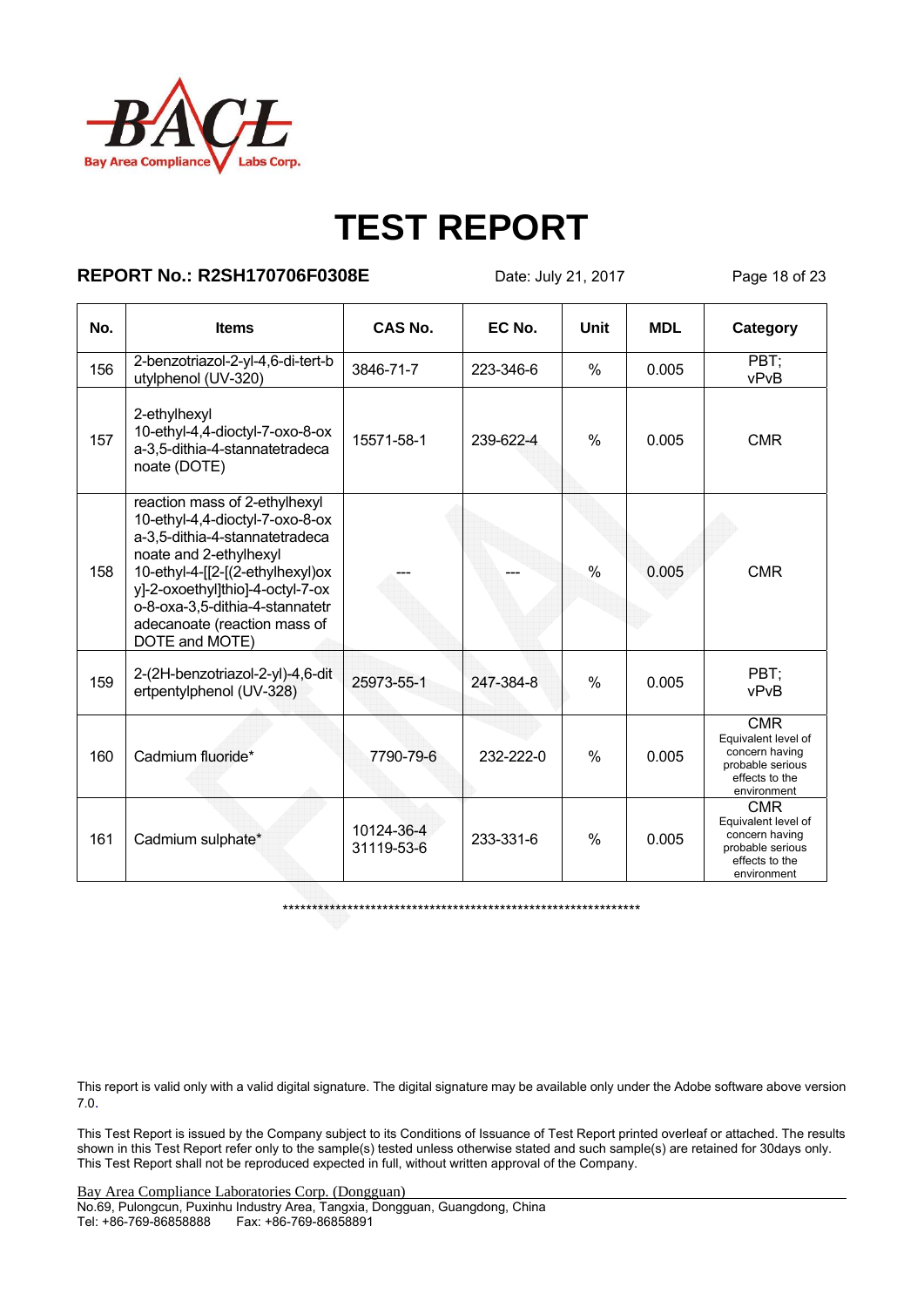

## **REPORT No.: R2SH170706F0308E** Date: July 21, 2017 Page 19 of 23

| No. | <b>Items</b>                                                                                                                                                                                                                                                         | CAS No.                  | EC No.                 | Unit          | <b>MDL</b> | Category   |
|-----|----------------------------------------------------------------------------------------------------------------------------------------------------------------------------------------------------------------------------------------------------------------------|--------------------------|------------------------|---------------|------------|------------|
| 162 | 1,2-benzenedicarboxylic acid,<br>di-C6-10-alkyl esters;<br>1,2-benzenedicarboxylic acid,<br>mixed decyl and hexyl and<br>octyl diesters with $\geq 0.3\%$ of<br>dihexyl phthalate (EC No.<br>$201 - 559 - 5$                                                         | 68515-51-5<br>68648-93-1 | 271-094-0<br>272-013-1 | $\frac{0}{0}$ | 0.005      | <b>CMR</b> |
| 163 | 5-sec-butyl-2-(2,4-dimethylcycl<br>ohex-3-en-1-yl)-5-methyl-1,3-di<br>oxane [1].<br>5-sec-butyl-2-(4,6-dimethylcycl<br>ohex-3-en-1-yl)-5-methyl-1,3-di<br>oxane [2] [covering any of the<br>individual stereoisomers of [1]<br>and [2] or any combination<br>thereof |                          |                        | $\%$          | 0.005      | vPvB       |

This report is valid only with a valid digital signature. The digital signature may be available only under the Adobe software above version 7.0.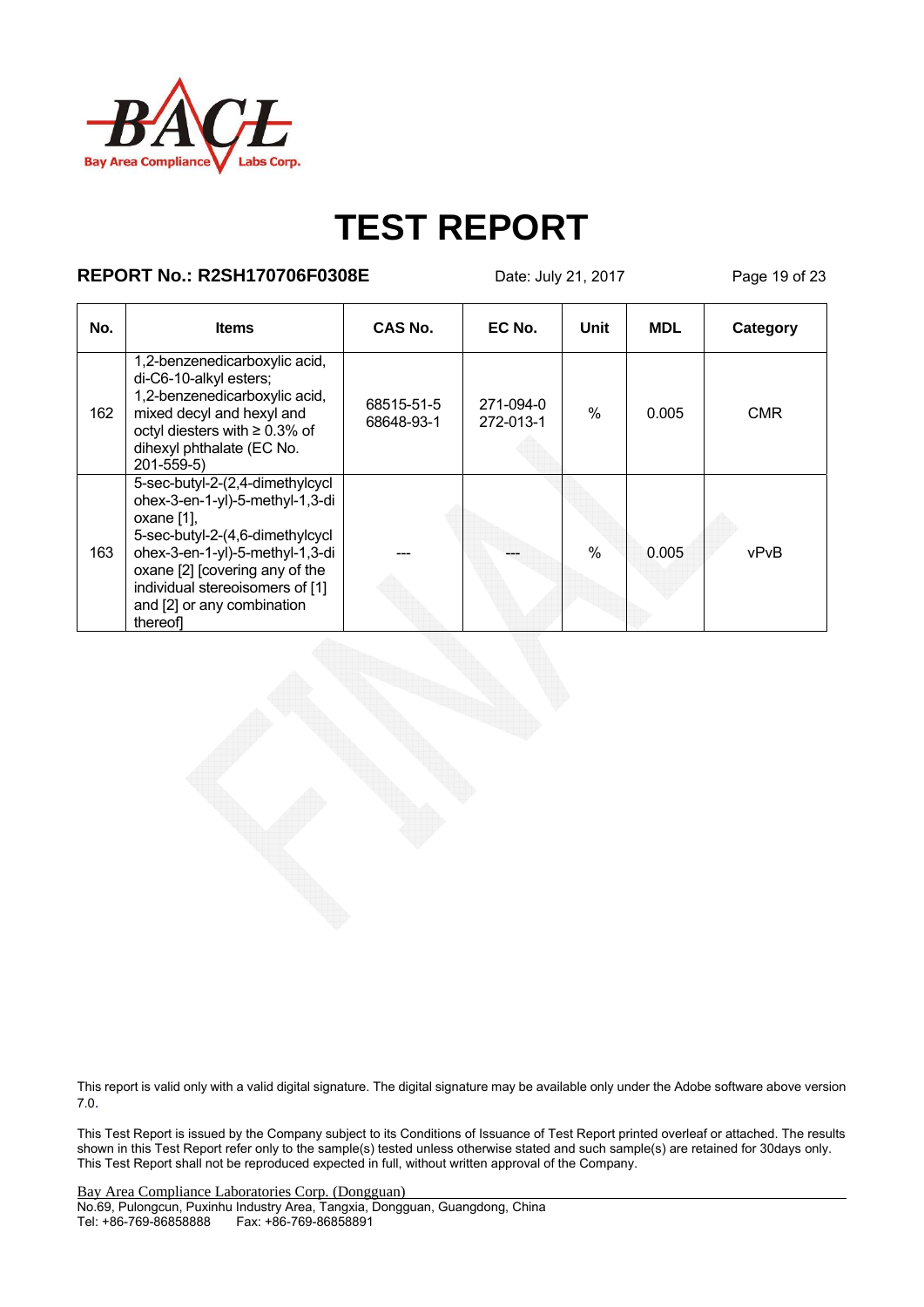

### **REPORT No.: R2SH170706F0308E** Date: July 21, 2017 Page 20 of 23

| No. | <b>Items</b>                                                                                                                                                                                          | CAS No.                             | EC No.                 | Unit          | <b>MDL</b> | Category                                                                                 |
|-----|-------------------------------------------------------------------------------------------------------------------------------------------------------------------------------------------------------|-------------------------------------|------------------------|---------------|------------|------------------------------------------------------------------------------------------|
| 164 | Nitrobenzene                                                                                                                                                                                          | 98-95-3                             | 202-716-0              | $\frac{0}{0}$ | 0.005      | <b>PBT</b>                                                                               |
| 165 | 2,4-di-tert-butyl-6-(5-chlorobe<br>nzotriazol-2-yl)phenol<br>$(UV-327)$                                                                                                                               | 3864-99-1                           | 223-383-8              | $\frac{0}{0}$ | 0.005      | vPvB                                                                                     |
| 166 | 2-(2H-benzotriazol-2-yl)-4-(ter<br>t-butyl)-6-(sec-butyl)phenol<br>$(UV-350)$                                                                                                                         | 36437-37-3                          | 253-037-1              | %             | 0.005      | vPvB                                                                                     |
| 167 | 1,3-propanesultone                                                                                                                                                                                    | 1120-71-4                           | 214-317-9              | $\%$          | 0.005      | <b>CMR</b>                                                                               |
| 168 | Perfluorononan-1-oic-acid<br>and its sodium and<br>ammonium salts                                                                                                                                     | 375-95-1<br>21049-39-8<br>4149-60-4 | 206-801-3              | $\%$          | 0.005      | <b>PBT</b>                                                                               |
| 169 | Benzo[def]chrysene                                                                                                                                                                                    | $50 - 32 - 8$                       | 200-028-5              | $\%$          | 0.005      | <b>CMR</b><br>vPvB<br><b>PBT</b>                                                         |
| 170 | 4,4'-isopropylidenediphenol<br>(bisphenol A)                                                                                                                                                          | 80-05-7                             | 201-245-8              | $\frac{0}{0}$ | 0.005      | <b>CMR</b><br>Endocrine<br>disrupting<br>properties<br>(Article 57(f) -<br>human health) |
| 171 | Nonadecafluorodecanoic acid<br>(PFDA) and its sodium and<br>ammonium salts<br>Nonadecafluorodecanoic<br>acid<br>Ammonium<br>nonadecafluorodecanoate<br>Decanoic acid.<br>nonadecafluoro-, sodium salt | 335-76-2<br>3108-42-7<br>3830-45-3  | 206-400-3<br>221-470-5 | $\frac{0}{0}$ | 0.005      | <b>CMR</b><br><b>PBT</b>                                                                 |

This report is valid only with a valid digital signature. The digital signature may be available only under the Adobe software above version 7.0.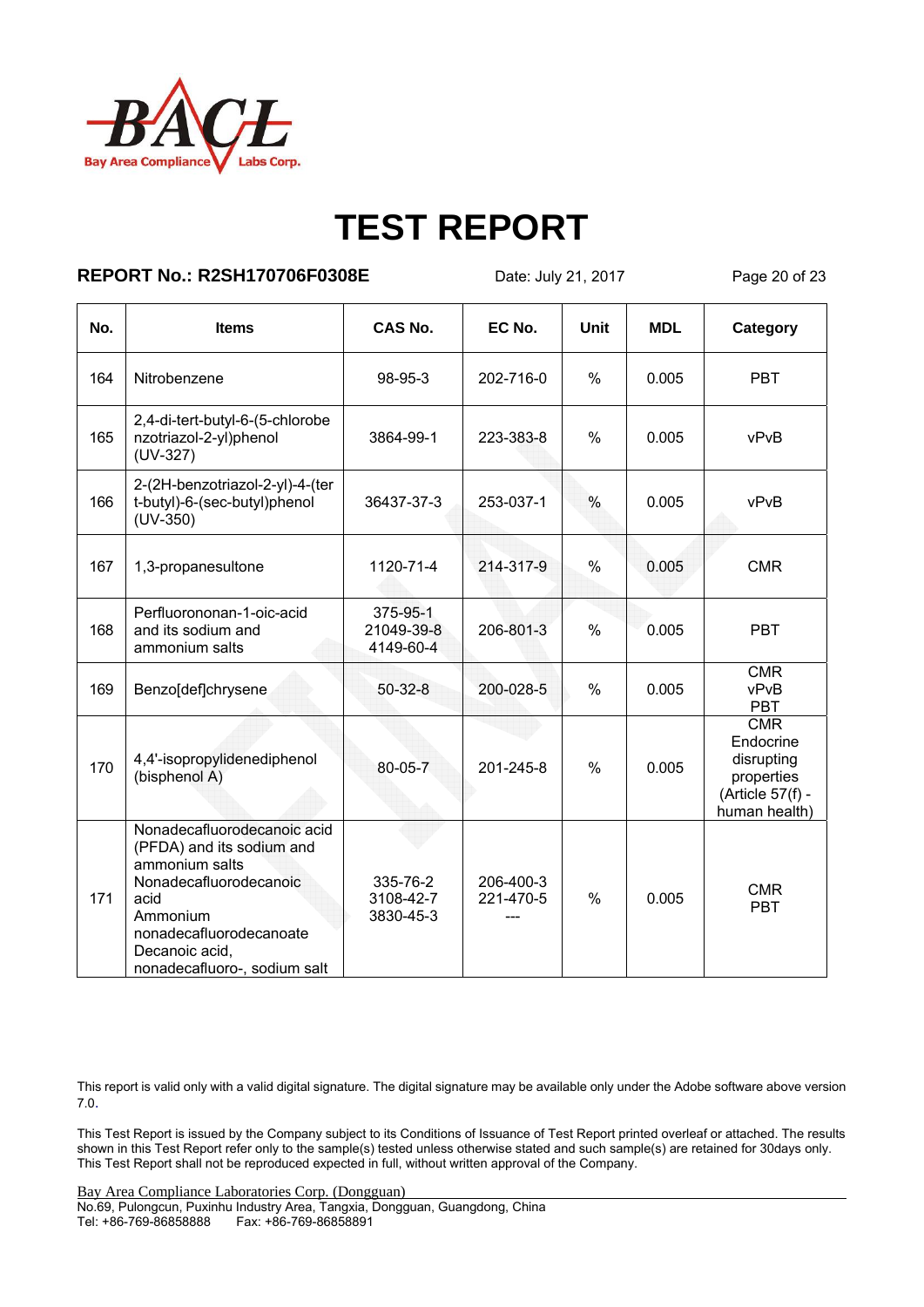

### **REPORT No.: R2SH170706F0308E** Date: July 21, 2017 Page 21 of 23

| No. | <b>Items</b>                                             | CAS No.       | EC No.    | Unit          | <b>MDL</b> | Category                                                                                   |
|-----|----------------------------------------------------------|---------------|-----------|---------------|------------|--------------------------------------------------------------------------------------------|
| 172 | 4-heptylphenol, branched and<br>linear (4-HPbl)          | ---           |           | $\%$          | 0.005      | Equivalent level of<br>concern having<br>probable serious<br>effects to the<br>environment |
| 173 | p-(1,1-dimethylpropyl)phenol                             | $80 - 46 - 6$ | 201-280-9 | $\frac{0}{0}$ | 0.005      | Equivalent level of<br>concern having<br>probable serious<br>effects to the<br>environment |
| 174 | Perfluorohexane-1-sulphonic<br>acid and its salts(PFHxS) | ---           |           | $\%$          | 0.005      | vPvB                                                                                       |

This report is valid only with a valid digital signature. The digital signature may be available only under the Adobe software above version 7.0.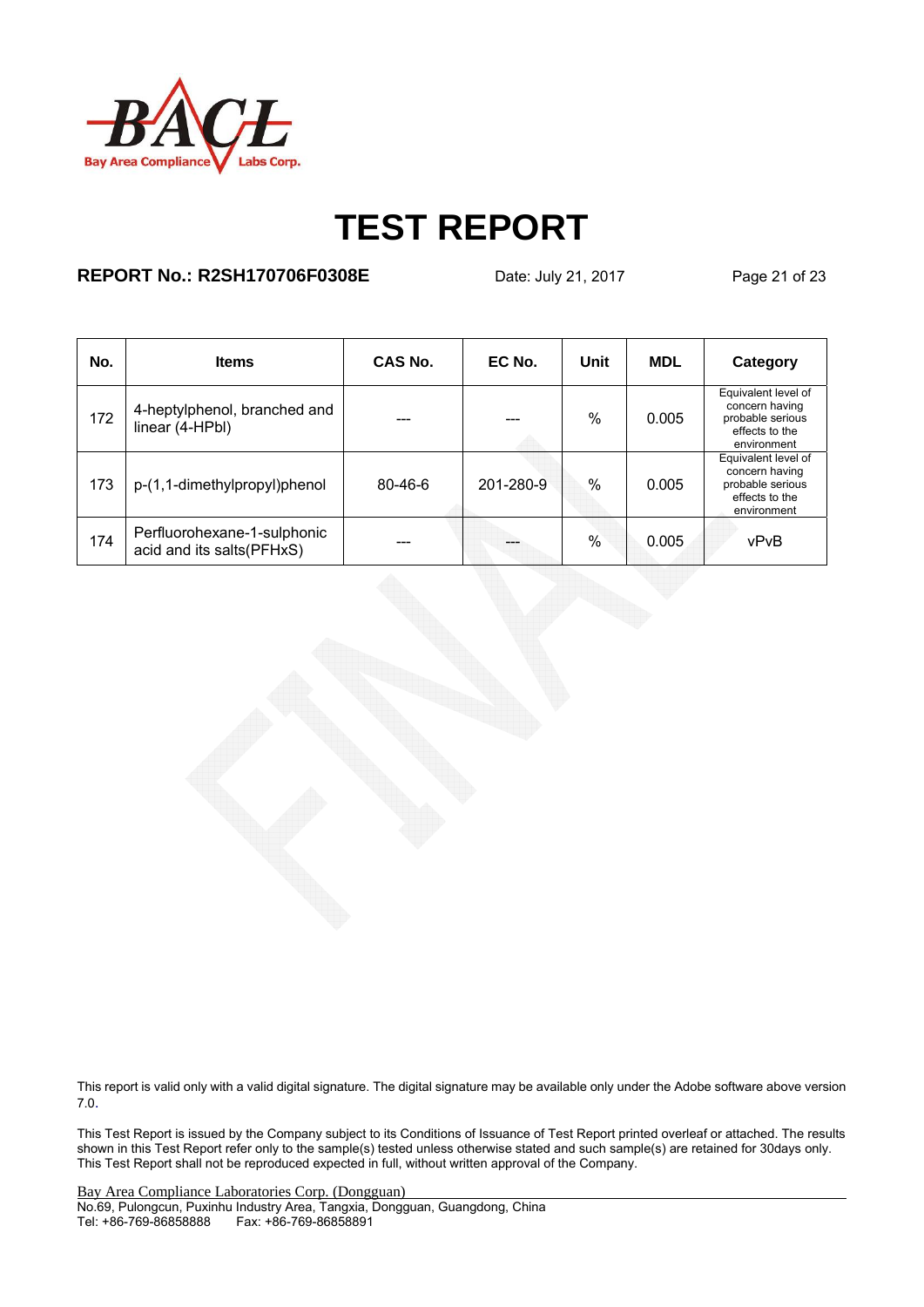

### **REPORT No.: R2SH170706F0308E** Date: July 21, 2017 Page 22 of 23

#### Note:

- N.D. = Not Detected or less than MDL
- MDL = Method Detection Limit
- $%$  = Percentage by weight
- $0.1\% = 1000$ mg/kg, mg/kg = ppm
- Carcinogenic, Mutagenic or toxic to Reproduction (CMR), meeting the criteria for classification in category 1 or 2 in accordance with Directive 67/548/EEC, Persistent, Bioaccumulative and Toxic (PBT) or very Persistent and very Bioaccumulative (vPvB) according to the criteria in Annex of XIII of the REACH Regulation, and/or Identified, on a case-by-case basis, from scientific evidence as causing probable serious effects to human health or the environment of an equivalent level of concern as those above (e.g. endocrine disrupters)
- \* = Calculated concentration of the items are based on the identified heavy metal result. Identity of above metal substances present in the article has to be further confirmed.
- \*\* = Calculated concentration of bis(tributyltin)oxide TBTO is based on the identified tributyltin, TBT results. The result is a screening test of TBTO and can cover TBTO and other salts under current technologies. Further investigation is required if the exact amount of TBTO has to be determined.
- \*\*\* = Calculated concentration of these coal-tar products is based on the identified polycyclic aromatic hydrocarbons (PAHs) and. heterocyclic compounds
- \*\*\*\* = Calculated concentration of these Aluminosilicate, Zirconia Aluminosilicate , Zirconia Aluminosilicate Refractory Ceramic Fibres, Aluminosilicate Refractory Ceramic Fibres is based on the identified aluminum and zirconium results by ICP-AES
- The chemical analysis of 174 SVHC is performed by means of currently available analytical techniques against the list published by ECHA on October 28, 2008 & January 13,2010& March 30,2010&June 18,2010& December 15,2010&June 20, 2011 &December 19,2011&June 18, 2012& June 20, 2013&December 16,2013&June 16, 2014&December 17, 2014 &June 15, 2015&December 17, 2015 &June 20, 2016 & January 12, 2017&July 7, 2017 all refer to

https://echa.europa.eu/candidate-list-table

- This list is under evaluation by ECHA and may subject to change in the future.
- If a SVHC is found over the reporting limit, client is suggested to identify the component which contains the SVHC and the exact concentration of the SVHC by requesting further quantitative analysis from the laboratory.
- Photo appendix is included.

\*\*\*\*\*\*\*\*\*\*\*\*\*\*\*\*\*\*\*\*\*\*\*\*\*\*\*\*\*\*\*\*\*\*\*\*\*\*\*\*\*\*\*\*\*\*\*\*\*\*\*\*\*\*\*\*\*\*\*\*\*

This report is valid only with a valid digital signature. The digital signature may be available only under the Adobe software above version 7.0.